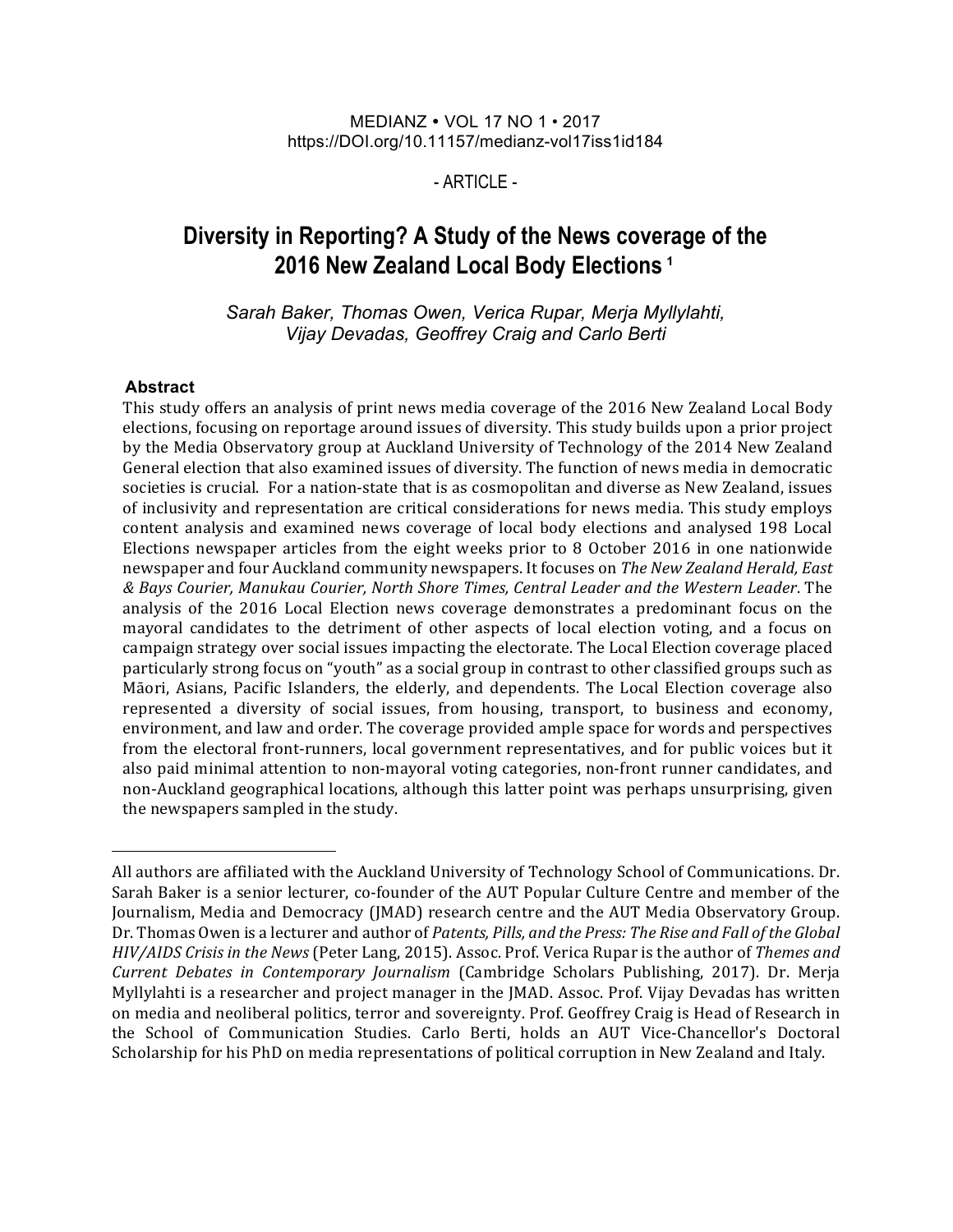#### **Introduction**

The idea of mediated politics is often used to describe a situation in which the media constitute the main channel for political information for the majority of people. As most people depend upon the media for information, political parties and candidates who want to connect with their audiences in turn depend upon the media. The media mediate between the electorate, the institutions involved in government, and election processes. It does not necessarily matter which medium dominates the media landscape but whether the media are independent of government or political actors (Strömbäck and Kaid 2008). However, journalists' task of providing the information citizens need to engage in public and political participation has been challenged by the contingency of social relations. Engaging readers in more structural societal developments proves to be challenging in the context of the elections. 

This study continues the research by the Auckland University of Technology (AUT) Media Observatory that previously examined media diversity in the 2014 election coverage (Rupar, Owen and Baker 2015), and is part of an ongoing examination of journalism, media and democracy in Aotearoa New Zealand (JMAD 2017). The 2014 study focused on the New Zealand General Election, while the current research focuses on the news coverage of the 2016 New Zealand Local Body Elections. Where the 2014 General Election study focused on nationwide broadcast and print media, this research examines newspaper coverage from one nationwide outlet, and four local Auckland-based community newspapers. The study continues to explore diversity in the media, and considers diversity within the definitions of the idea of the inclusive society. The research approaches diversity as a set of multilayered discourses that underpin stratifying societies along the lines of power. Journalism's role in this process is significant, both for the health of democracy and for informed citizenship. The complex logic of journalists' judgments becomes the centre of attention during the elections, demonstrating its power to expend the boundaries of civic discourse and affect social life (Alexander 2016). The research employs the United Nations' (2009) declaration that an inclusive society is one based on equality of opportunities and the equal capacity of all members regardless of differences in race, ethnicity, faith, religion, language, gender, social status, (dis)abilities, or sexual orientation. Lastly, this study investigates the media's duty to provide information and alert the public to issues around election time  $-$  a period of intense political activity.

Using content analysis of 198 local elections newspaper articles from the eight weeks prior to 8 October 2016 in one nationwide newspaper (*New Zealand Herald*) and four Auckland community newspapers, this study asks four main questions:

- 1. What topics dominate public debate at election time?
- 2. Which voices are heard?
- 3. Who are the people and groups represented in the media?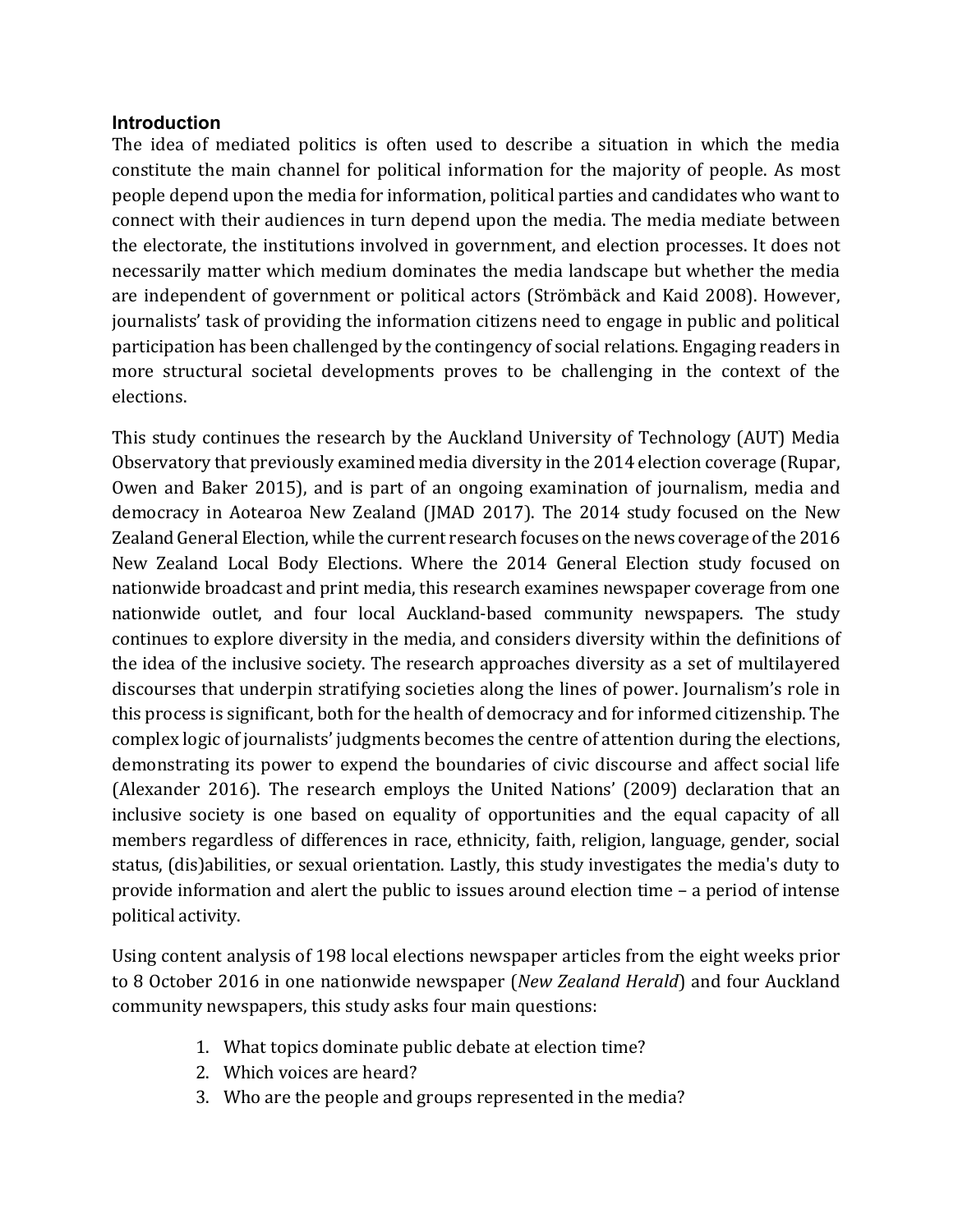4. How do media engage with key issues such as equality/inequality, inclusivity/marginalisation and representation of diversity?

The study's content analysis finds that the mayoral elections dominated local elections coverage, with other voting categories – in particular local boards, District Health Boards (DHBs), and licensing trusts – receiving limited attention. This tendency was particularly strong in The New Zealand Herald, where 64.4% of local elections articles primarily focused on the mayoral elections, with 7.9% focused on either local boards, DHBs, or licensing trusts. 30.9% of community newspaper articles, on the other hand, focused primarily on the mayoral elections, with 32% focused on local boards, DHBs, and licensing trusts. A second major finding was the disproportionate emphasis on Auckland to the detriment of other New Zealand centres, with 91.9% of articles focused primarily on Auckland. This finding is unsurprising in the case of the four Auckland-based community newspapers. However, *The New Zealand Herald's* 86.1% dominant Auckland focus challenges its identity as a national newspaper.<sup>1</sup> In terms of social groups, the study finds an imbalance in gender equality of sources, with 55.6% male and 36.6% female – a slightly more balanced ratio than that found in the 2014 General Election study  $(71\%$  male and 22.7% female sources). 'Youth' was the most referred-to social category (in 31.8% of all articles), followed by 'Māori' and 'Asian' (7.1% each), while 'local government' was the most focused-on local election news topic (in 78.8% of all articles), followed by 'polls'  $(45%)$  and 'housing'  $(21.8%)$ . The study thus concludes that while local elections coverage provided a diversity of topics and much relevant information for citizens to base voting decisions upon, it was limited by a dominant Auckland-centrism and mayoral focus, effectively 'presidentialising' the local elections, and reducing the complexity of local politics and governance.

The importance of election news coverage and democracy starts from the point that people rely upon both national and local news media for information that may help them to decide how to vote and that news media can exert considerable power regarding which issues, attributes and frames people consider important (Strömbäck and Kaid 2008). For elective democracy to function, it is vital that news coverage provides individuals with the information they need to make informed voting decisions. Couldry  $(2012)$  suggests that the normative demand that media communications save democracy is at its most salient during election time. Similarly, in a review and assessment of the place of normative ideas in journalism, Blumler and Cushion (2014) argue that scholars broadly agree, to different degrees, that journalism plays a normative role in shaping people's understanding of politics, most prominently during elections. They further argue that civic values – not just utilitarian or financial ones – are at stake in how well journalistic institutions perform (Blumler and Cushion 2014). It is claimed that long-established journalistic routines have been impacted by the influence of entertainment practices while a more public service-oriented ethos is traditionally associated with promoting audience understanding and democratic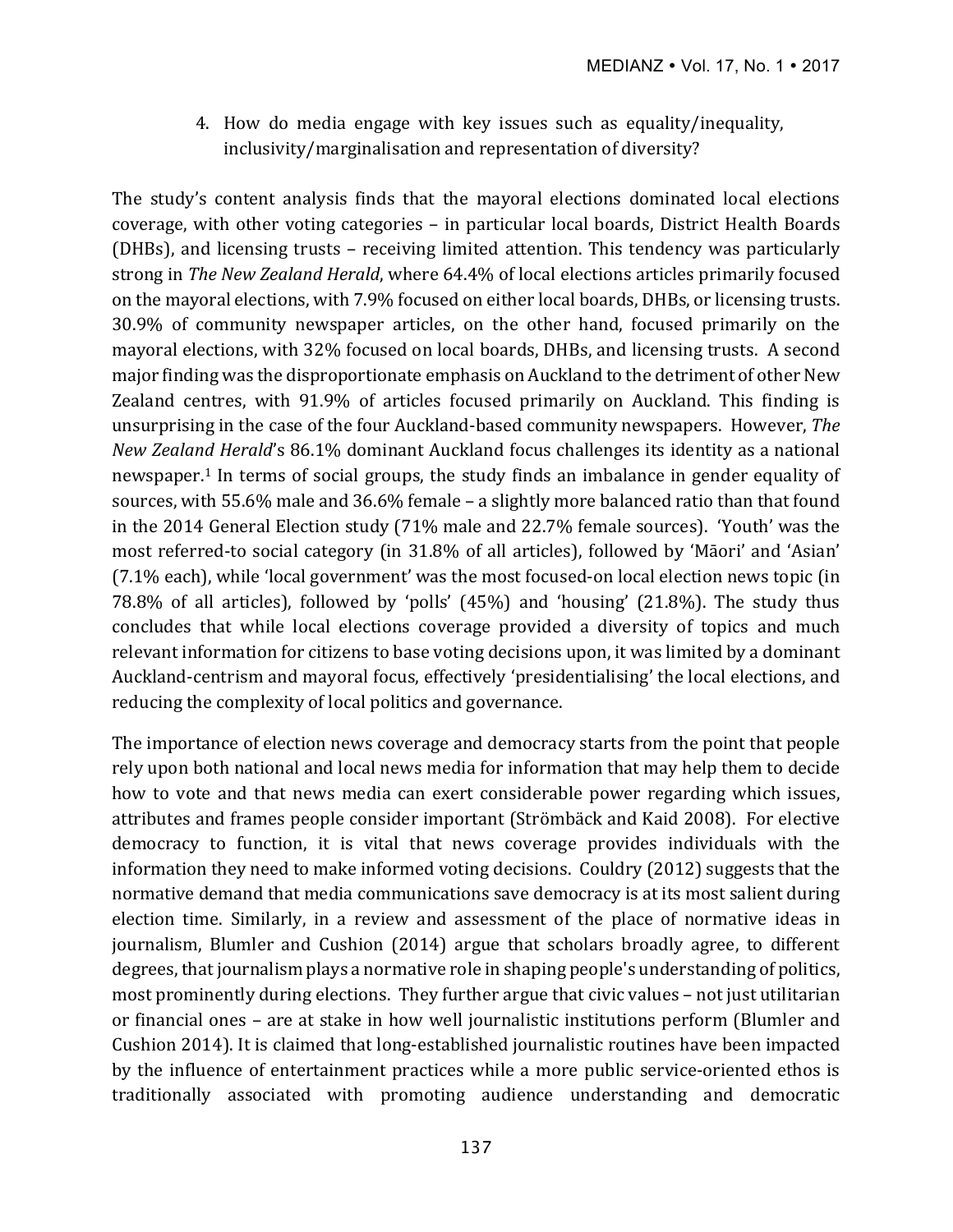participation (Cushion and Lewis 2009). These factors all impact on the quality of diversity of media during election time. Academics warn that society depends upon the quality of radio and television bulletins, print, and online news for the efficiency of its democratic institutions (Carey 1997). Elections thus provide a fertile context for looking closely at media and its provision of a diverse market of ideas.

Following this initial overview, the paper continues with a brief background to the 2016 New Zealand local body elections, and an outline of this study's research design, coding procedure, and sample. It then outlines the major findings of the content analysis, before ending with a discussion and conclusion of what these findings mean for diversity, media, and civic engagement in contemporary New Zealand.

# **2016 Local Body Elections**

Local elections are held in New Zealand once every three years, giving citizens the opportunity to vote for mayors, city and district councils, regional councils, and District Health Boards. In some parts of New Zealand, elections are also held for local and community boards, licensing trusts, and some other organisations. The national government makes decisions on issues relevant to New Zealand as a nation. In contrast, local government enables democratic decision-making by and for local communities, about local issues and services with regard to local needs and priorities. These activities may include issues relating to drinking water, applying for building permits, parks and recreational activities, rubbish collection, animal management, and civil defence planning and emergency preparedness, as well as writing and managing development plans (for natural and urban environments), making and enforcing bylaws (for instance, dog control, liquor licensing), and participating in community partnerships (such as crime reduction initiatives). Numerically, 78 local authorities represent all geographic areas of New Zealand, constituted by 11 Regional Councils, 12 City Councils, 54 District Councils, and one Auckland Council (amalgamated from eight former councils in 2010). Altogether, New Zealand has 109 regional councilors, 11 regional chairs, 708 territorial authorities, 146 Auckland local board members, and 67 mayors. 

The 2016 New Zealand local elections voting period began on 13 September and closed on Election Day, 8 October. The national voter turnout was  $42\%$ , up 0.7% on 2013, but down 7% on 2010 (Final Voter Turnout 2016, 2016). Former Leader of the Labour Party and longstanding Member of Parliament, Phil Goff, won the Auckland mayoralty, with 74,000 more votes than his closest rival, Vic Crone. Labour-endorsed Justin Lester won the Wellington mayoralty, while Lianne Dalziel won Christchurch, and Dave Cull won Dunedin. Invercargill Mayor, Tim Shadbolt, was re-elected for an eighth term.

In New Zealand there has traditionally been a strong political culture against the involvement of parliamentary political parties in local government. In the 2016 local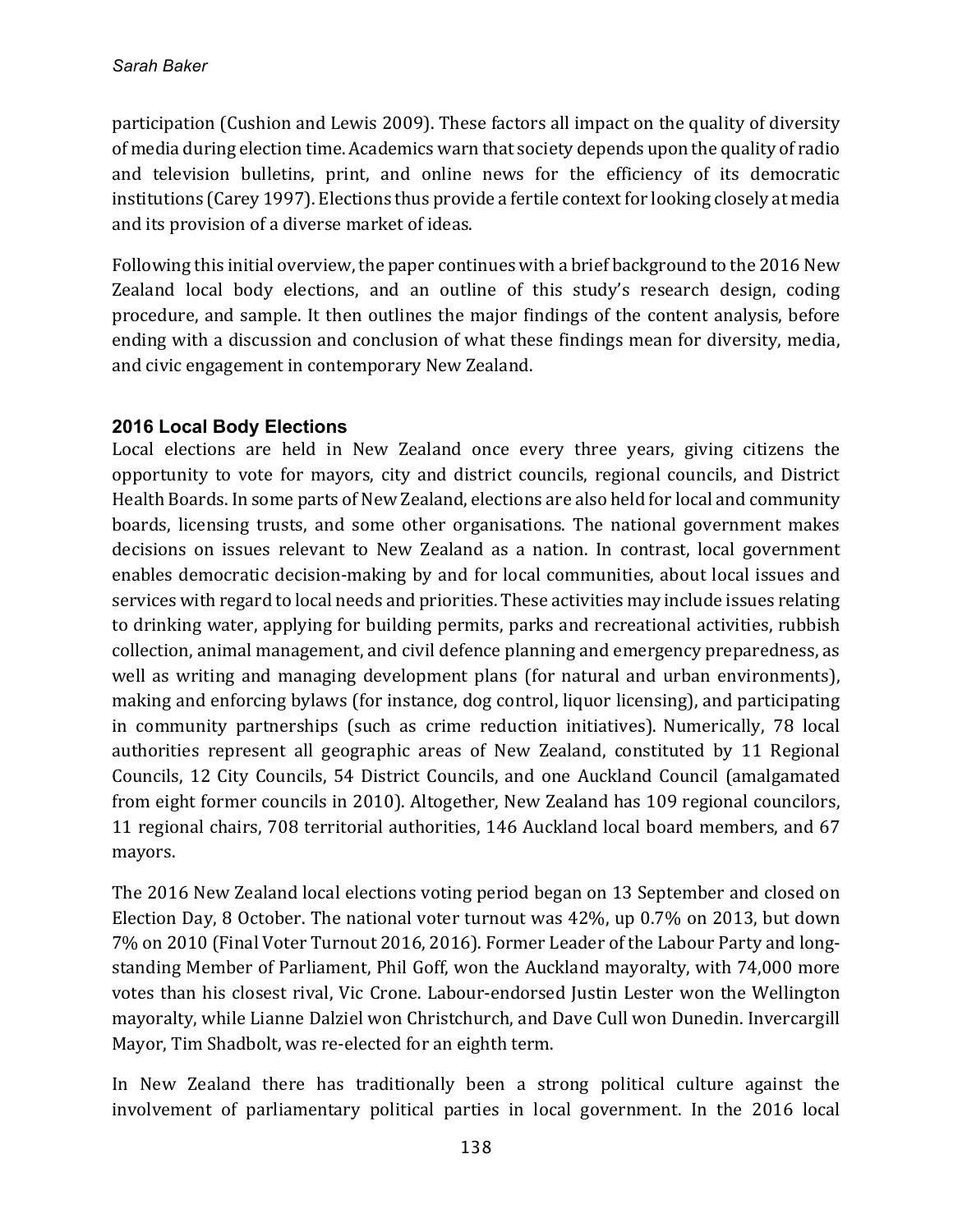elections, however, this involvement was visible, and contested. In particular, Auckland mayoral candidate, and eventual winner, Phil Goff, has a high profile public history as former Leader of the Labour Party, while the two most successful candidates in the Wellington mayoral elections, Justin Lester and Nick Leggett, were both publicly supported by Labour. Then-Deputy Prime Minister and National Party MP, Bill English, broke with National Party tradition to publicly endorse his sister-in-law in the Wellington mayoral elections, while then-Prime Minister, John Key, hinted support towards Auckland centre-right party, Auckland Future (Satherly 2016). Billboards erected in Wellington protested political party involvement in local elections, while academic commentators in *The New Zealand Herald* advocated candidates avoiding the misleading 'independent' label and acknowledge their party allegiances (Asquith and Cardow 2016).

Other issues to arise during the 2016 local elections included concerns over how democratic the voting process is. For instance, 40% voter turnout was cited by *The Dominion Post* as 'so low it raises troubling questions about the whole enterprise' (2016), while low candidate turnout was similarly identified as a concern, with several Auckland council seats going uncontested due to lack of candidates. Finally, another key issue in the 2016 local elections was engagement with youth, a theme particularly emphasised through the candidacy of 22year old Chlöe Swarbrick in the Auckland mayoral elections. Swarbrick ultimately came third in the Auckland mayoral elections. A frequent point cited during her campaign was the lack of mainstream media attention she received – for instance, a single sentence mention in *The New Zealand Herald's* 23-page election guide, where considerable space was dedicated to other candidates polling below her (Rose 2016).

# **Research Design**

This study uses a content analysis of news stories that appeared in one national newspaper (*The New Zealand Herald*) and four local community newspapers (*Manukau Courier, North Shore Times, Central Leader, Western Leader).* The period of coverage includes the eight weeks before the final day of local body election voting on 8 October 2016. These news outlets were selected for their prominence in the New Zealand media landscape and are a combination of national media and local community newspapers. The decision to focus on newspapers follows the work of Cushion et al., who argue in their analysis of media coverage of the 2015 UK General Election campaign that 'newspapers continue to play an important agenda-setting role in raising debate about the stories they select and editorially frame'  $(2016, 2)$ .

Only stories that explicitly mentioned the local elections were coded. Stories were included if there was a mention in the headline, in the first three sentences and/or the first paragraph, in a minimum three sentences overall, or if more than half of the story was taken up with discussing the elections. The unit of analysis was the full article. If an article continued on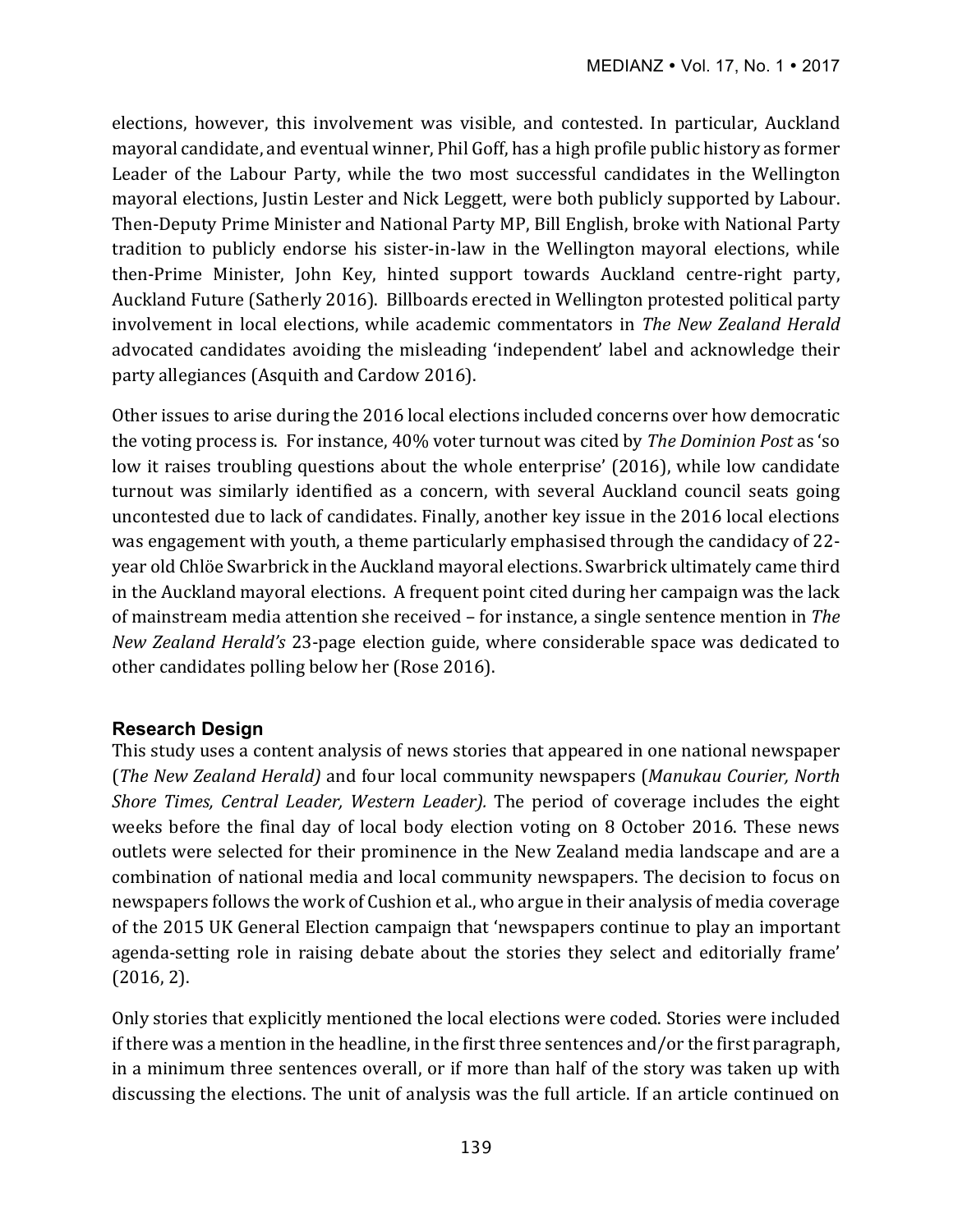another page, the continuation was coded as one story. Articles that only consisted of a headline, a short bullet-point list without further concrete reference, or were announced only in an index or table of contents, were not coded.

This research project utilises content analysis: one of the most well-known methods of analysis in media communication (Krippendorf 2004). Content analysis involves drawing representative samples of content, using the category rules developed to measure or reflect differences in content, and measuring reliability (agreement or stability) over time. The data collected are analysed to identify typical patterns or characteristics or to identify important relationships among the content qualities examined. If the categories and rules are conceptually and theoretically sound and are reliably applied, the researcher increases the chance that the study results will be valid (for instance, that the observed patterns are meaningful). A team of coders was employed to conduct the content analysis, with intercoder reliability calculated using Holsti's formula,<sup>2</sup> and an agreement reached of 96.8%.

#### **Sample**

The sample contained a variety of stories from each outlet with a total 198 news stories collected over eight weeks. The sample included 101 stories from *The New Zealand Herald* online edition  $(51.01\%$  of the sample), and 97 from the range of community papers (48.99%).<sup>3</sup> The New Zealand Herald was chosen for the sample as it is New Zealand's largest daily newspaper. It is a privately-owned newspaper, though its ownership has changed numerous times throughout its history (it is one of the oldest newspapers in New Zealand). It is currently part of NZME's (New Zealand Media Entertainment; originally part of APN News and Media) stable of media outlets. It is published Monday through Friday, and there is a Weekend Herald on Saturday and the *Herald on Sunday*. The New Zealand Herald also incorporates the website nzherald.co.nz.

#### **Community Newspapers**

The community newspapers in this research are owned by Fairfax New Zealand Ltd. Local news from Southland to Northland is comprehensively covered on news website *Stuff.co.nz's* regional pages. Each of Fairfax's daily newspapers has a website that can be accessed via the newspaper's drop-down menu or their website address. In this research Auckland local community newspapers were examined - *The Western Leader* (local community paper for West Auckland), *North Shore Times* (community paper for Auckland's North Shore), *Central* Leader (community paper for central Auckland) and *Manukau Courier* (community paper for South Auckland) to compare its coverage of the local body elections with the national newspaper reports. All community paper articles were retrieved from Fairfax's *Neighbourly* website.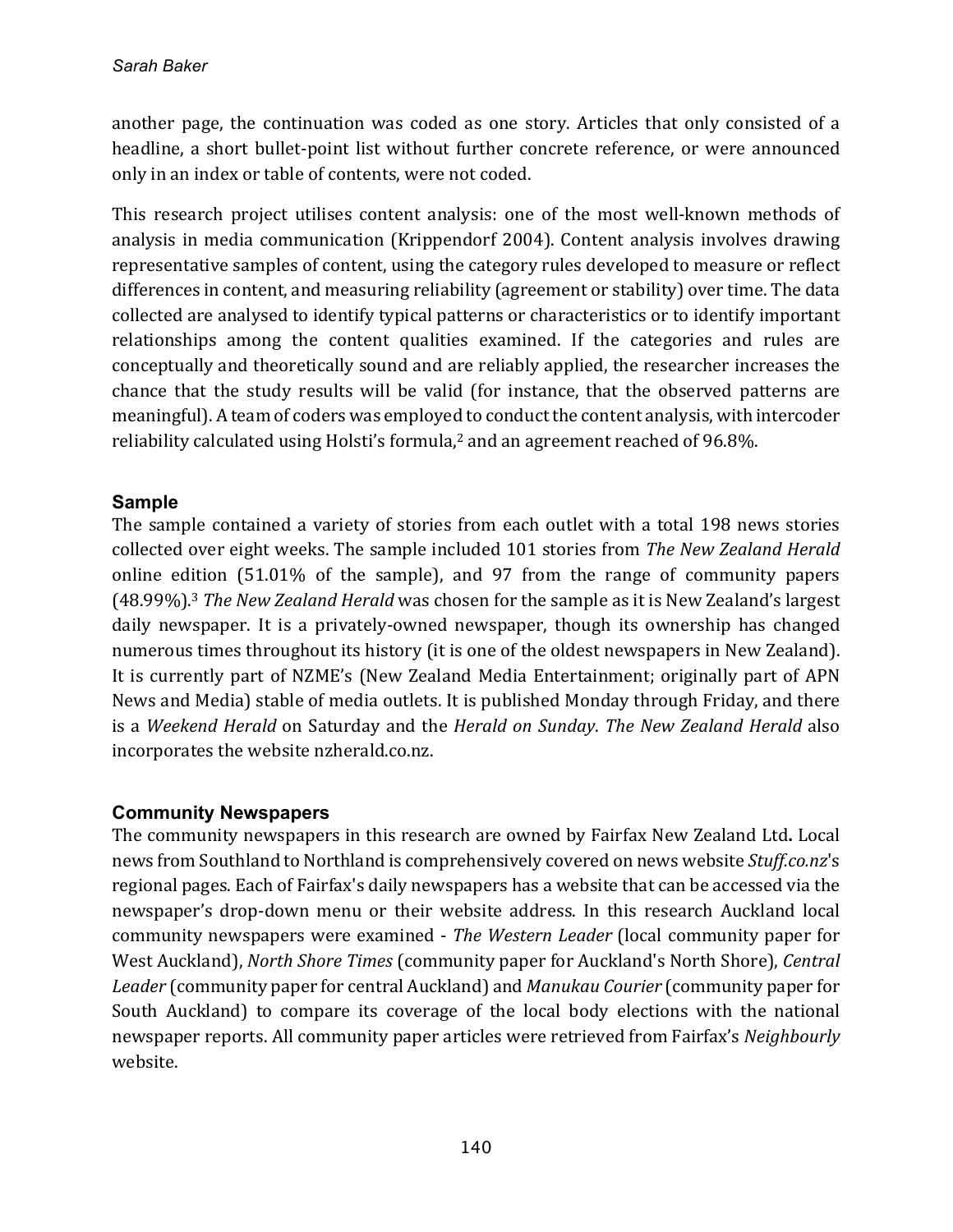Local news historically has been a comparatively neglected area of study, and research on local news media coverage of local elections is shaded by a much greater focus on news media coverage of national elections (Nielsen 2015). More recent research has provided evidence of the decline of local news media. In the United States, the formation of 'news deserts' has been observed with the decline of local newspapers, television and radio services (Abernathy 2016, 61-2). In the United Kingdom, it has been noted in a recent report that the majority of the UK  $(57.9%)$  is not served by a local daily newspaper and that local daily newspapers are predominantly found in major urban areas (Ramsay 2017). In Canada, a crowd-sourced national media map shows 304 entries since 2008, 'more than half of them (169) documenting the loss of local news outlets in 131 communities, versus 53 new ones, surprisingly few of which are digital-only' and 'the remaining map entries mostly document downgrades in service' (Public Policy Forum 2017, 45). There has been research interest in the potential of 'hyper-local' news media (Baines 2012; Ewart 2014) although it has also been noted that in the United States these are outnumbered by the start-up of non-profit news organisations that focus more at the state, national and global level (Abernathy 2016, 62). Certainly, campaigns have the potential to have positive news stories placed in local news outlets, and recent research from the United States reveals the troubling finding that this occurs primarily in 'resource-poor newspapers' (Darr 2016, 504). While the appeal of local news media has always been its provision of information most immediate to 'where people live' it is also the case that earlier research on local election coverage in Australia indicated that almost one-third of study respondents bypassed local media coverage, instead relying on campaign information and 'informal social networks' (Jones and Feldman 2006, 52).

Research into the content of local news, furthermore, has revealed both journalistic limitations and fourth estate contributions to local democracy. For instance, several studies note that local journalism is: often based on single sources, typically reactive in its reporting and routinely privileges a small number of sources in local politics and business (Franklin and Richardson 2002; Nielsen 2015; Örebro 2002; O'Neill and O'Connor 2008). On the other hand, studies have also found that local journalism meaningfully contributes to local democracy – informing the community of what local authorities are doing (Ekström et al. 2006), and providing a space for critical debate and scrutiny (Tichenor et al. 1980). A recent USA study also noted that local news consumption is positively correlated to greater voting and civic participation (Barthel et al. 2017), while past research has specifically shown local news has a positive effect on local election turnout (Baekgaard et al. 2014). As Nielsen (2015, 2) concluded on community news in general, 'Local journalism does not always play its roles well, but the roles it plays are important'.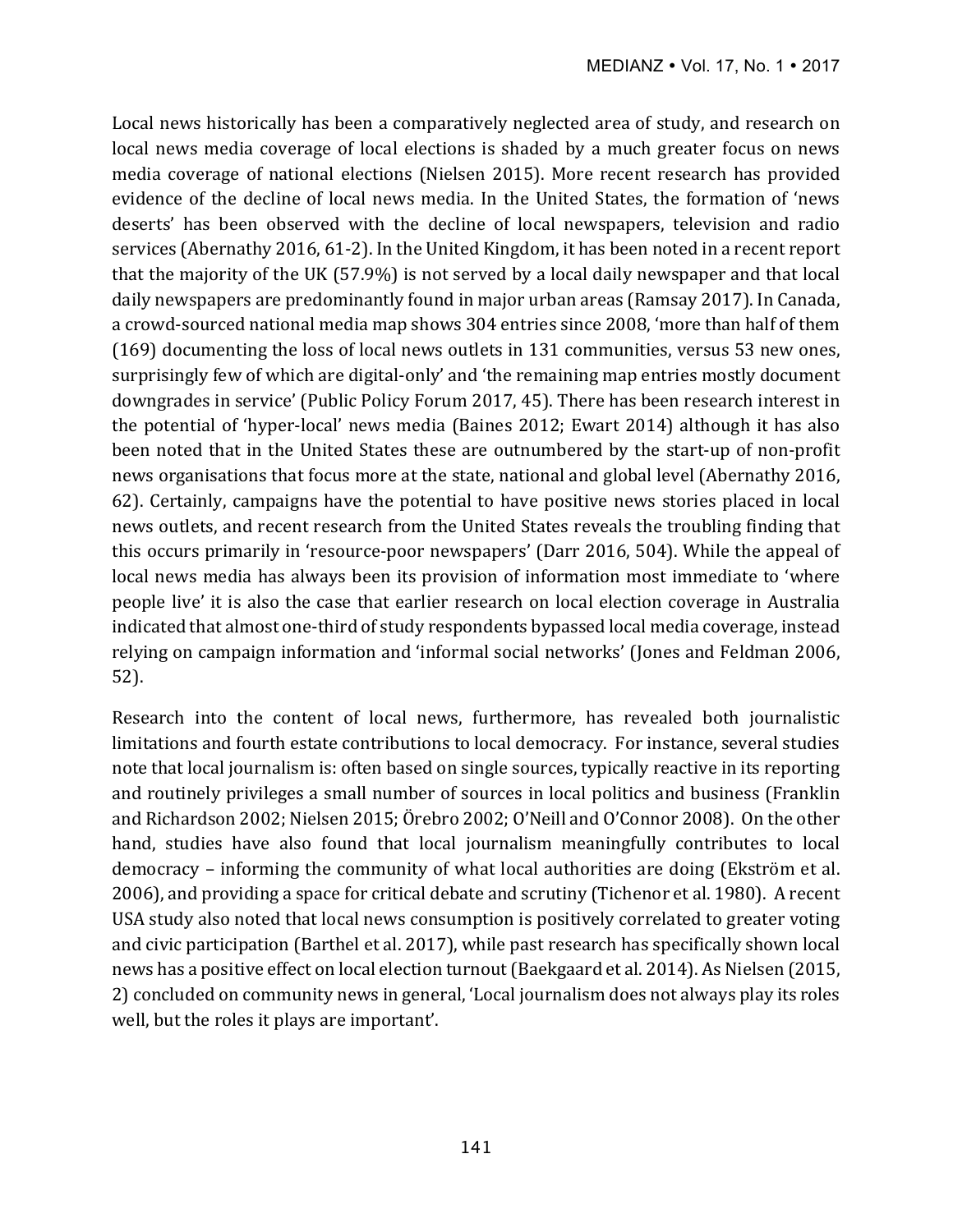#### **General Points**

Of all the news stories examined (as shown in Figure 1), the vast majority were identified as a 'news piece' (a total of 147 items of 198). There were only 24 opinion pieces overall, while there were 27 interviews. Interviews, in particular, are relevant in community papers (25 of 97). The length of articles and pieces was also quantified. Overall, of a total of 198 news items, 27.78% (55) were under 300 words; 61.11% (121) were between 300 and 800 words; and 11.11% (22) were over 800 words.

#### **Genre**

The majority of the items  $(74.24%)$  were news pieces, while only 12.12% were opinion pieces, and 13.64% interviews. Broken down further, the majority of news pieces were carried out by *The New Zealand Herald*, and then community newspapers. The New Zealand *Herald* also had the highest sample of opinion pieces in their data, while community newspapers had the most interviews.

|              |                   | <b>Community</b><br>papers | <b>New</b><br><b>Zealand</b><br>Herald | <b>Total</b> | Percentage |
|--------------|-------------------|----------------------------|----------------------------------------|--------------|------------|
| Genre        | <b>News piece</b> | 65                         | 82                                     | 147          | 74.2%      |
|              | Opinion piece     |                            | 17                                     | 24           | 12.1%      |
|              | Interview         | 25                         |                                        | 27           | 13.6%      |
| <b>Total</b> |                   | 97                         | 101                                    | 198          | 99.9%      |

Figure 1: Genre-media code cross-tabulation

# **What Topics Dominate the Public Debate at Election Time?**

In this part of the study, we examined the primary election focus and asked if the stories were focused on regional/district council, mayoral, city council, local board, district health board, or licensing trusts. The aim of this was to see how diverse, or not, the primary election focus was. The results are shown in Figure 2.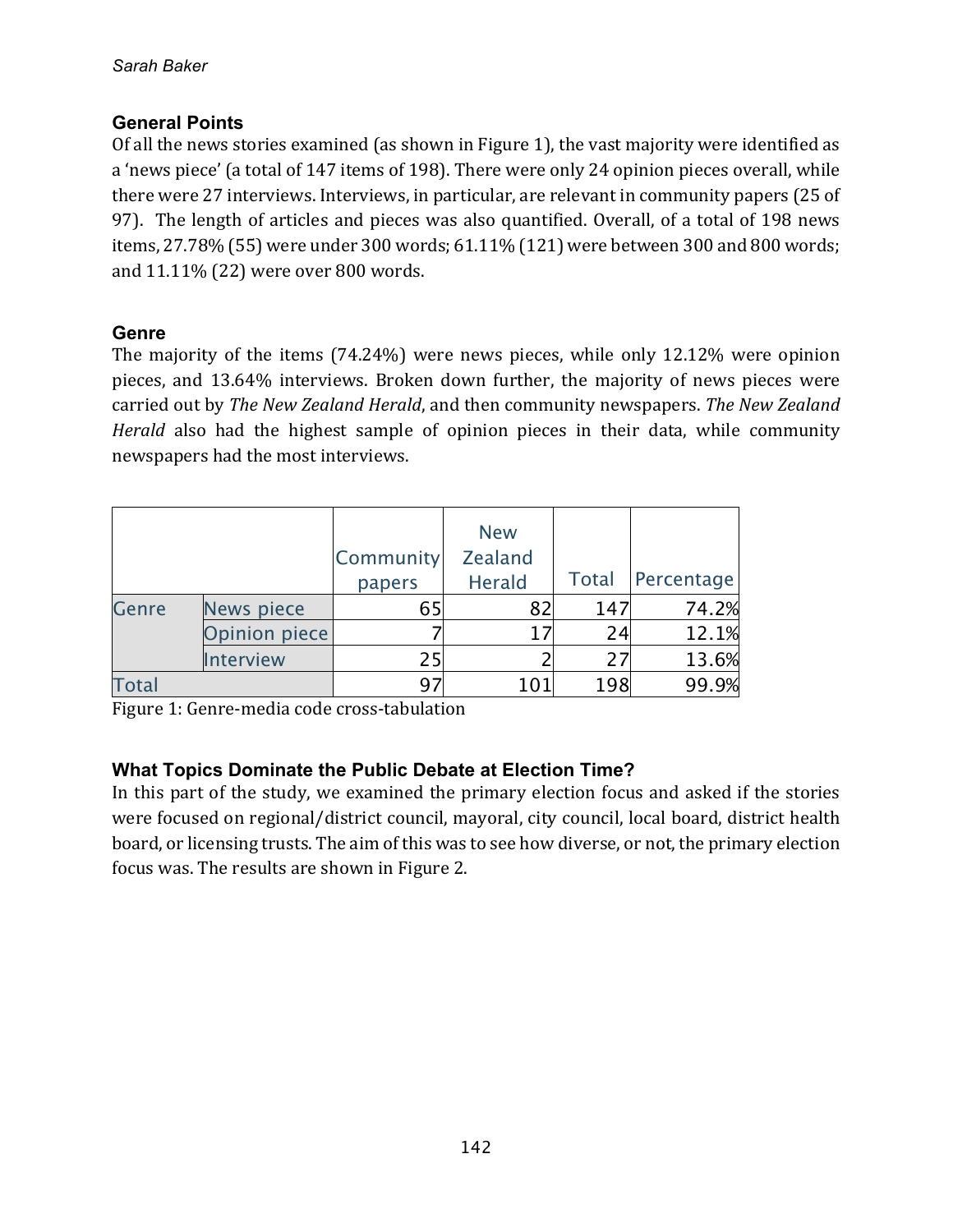|                              | Community | <b>New</b>     |           |         |
|------------------------------|-----------|----------------|-----------|---------|
|                              | papers    | <b>Zealand</b> |           |         |
|                              |           | <b>Herald</b>  | Overall   | Overall |
|                              |           |                | Frequency | Percent |
| <b>None</b>                  | 26        | 0              | 26        | 13.1%   |
| <b>Regional/District</b>     | $\Omega$  | $\overline{2}$ | 2         | 1.0%    |
| Mayoral                      | 30        | 65             | 95        | 48.0%   |
| <b>City Council</b>          | 10        | 26             | 36        | 18.2%   |
| Local board                  | 27        | 7              | 34        | 17.2%   |
| <b>District Health Board</b> | 2         | 1              | 3         | 1.5%    |
| <b>Licensing trust</b>       | 2         | 0              | 2         | 1.0%    |
| <b>Total</b>                 | 97        | 101            | 198       | 100%    |

Figure 2: Primary Election Focus<sup>4</sup>

The primary election focus is 'mayoral elections' in 48% of the news items. In 18.2% of the cases, the primary election focus is 'city council elections', while in 17.2% of the cases, it is 'local board elections'.  $68.7\%$  of the news items have no secondary election focus.  $16.2\%$ have as a secondary focus the 'city council elections.' 89.9% of the items have no tertiary focus. The most common tertiary focus is 'local board elections' with 6.6% of the items. Overall, 'mayoral', 'city council' and 'local board' are, in this order, the most common election focuses. In this case, there was a substantial focus on the mayoralty race while city council was the next most important.

However, when comparing the community newspaper and *New Zealand Herald* (*NZH*) data, several differences in primary election focus appear. For community papers, 30.9% of articles primarily focused on the mayoral race, compared with 64.4% for the *NZH*; 10.3% focused on city councils, compared with 25.7% for the *NZH*; 27.8% focused on local boards, compared with the *NZH*'s 6.9%. In addition, the community papers together produced two articles primarily focused on District Health Boards (DHBs) and two articles on licensing trusts, while the *NZH* produced only one article primarily focused on DHBs, and none on the licensing trusts. Overall, these statistics demonstrate that while both community newspapers and the *NZH* were primarily focused on the mayoral elections, for the *NZH*, this focus was much more prominent. Two-thirds of *NZH* articles primarily focused on the mayoral elections, with a quarter focused on the city council, and minimal coverage of local boards, DHBs, and licensing trusts. Community newspapers, on the other hand, dedicated over a quarter of all articles to the local boards.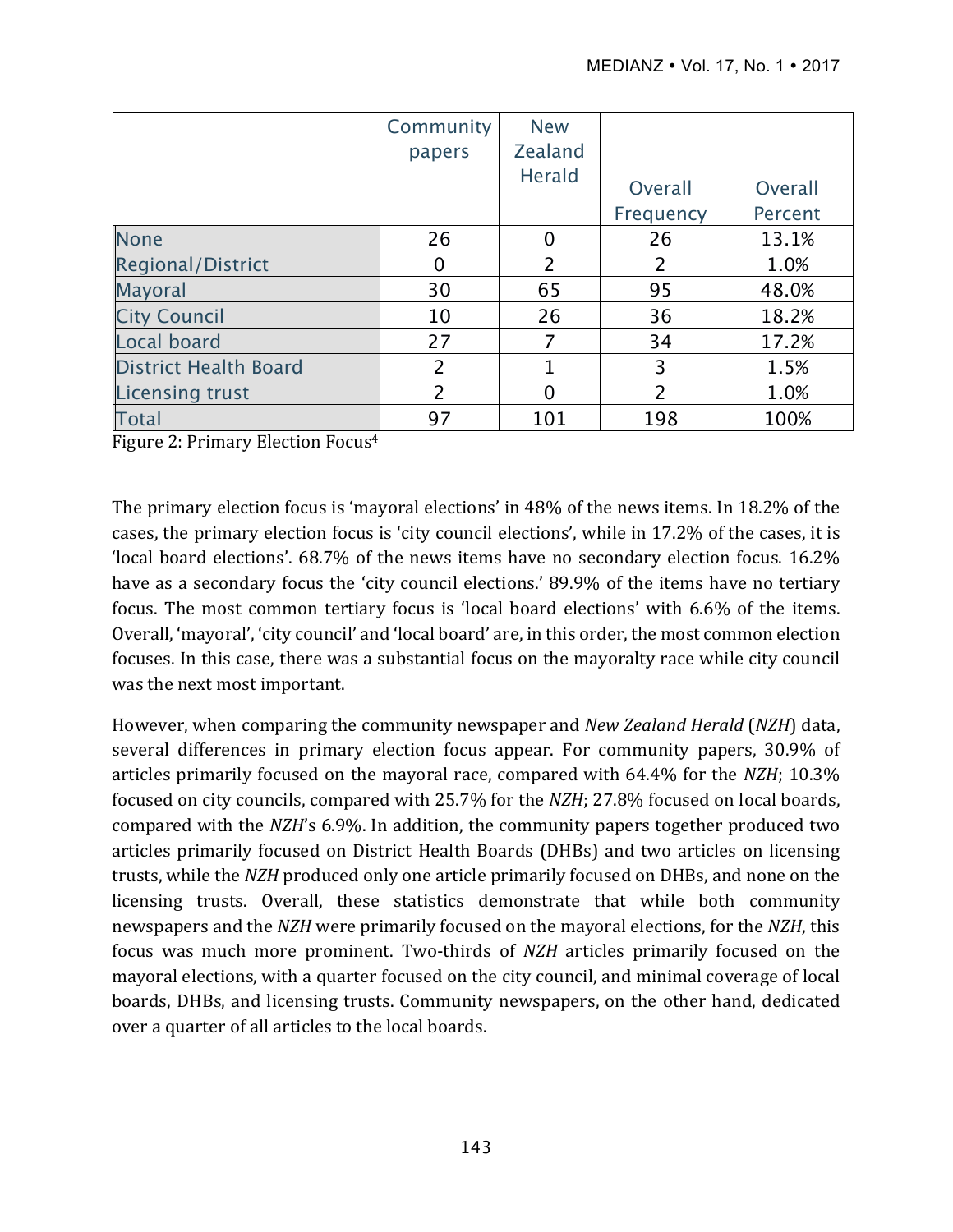# **Geographical Focus**

Another important area of focus when discussing who is engaged in debate in local elections concerns the geographical focus of the news media (depicted in Figure 3). 91.9% of all the items were focused on Auckland, while only 8.1% have any other city as a geographical focus. The difference between community newspapers and the *NZH* is considerable here, with only 2.1% of community newspapers primarily focused on any city other than Auckland, with 13.9% of *NZH* articles doing so. For community newspapers, this low non-Auckland focus is unsurprising, given their explicit orientation towards an Auckland local community. However, in the case of the *NZH*, such Auckland-centrism challenges the newspaper's stated identity as a national newspaper (see NZME 2017).

|              | Community | New Zealand |           |         |
|--------------|-----------|-------------|-----------|---------|
|              | papers    | Herald      | Overall   | Overall |
|              |           |             | Frequency | Percent |
| Auckland     | 95        | 87          | 182       | 91.9%   |
| Other city   |           | 14          | 16        | 8.1%    |
| <b>Total</b> |           | 101         | 198       | 100.0%  |

Figure 3: Geographical focus

#### **Frame**

The frame is the central organising idea of the studied texts. This research distinguished between three possible frames: strategic; issue; and mixed. The *strategic frame* includes coverage of political gains and losses, the power struggle between political actors, their performance, and public perception of their performance, electoral strategies of parties, speculations about coalitions, and attacks/support for other political actors. The *issue frame* focuses on relevant aspects of the larger social issues an article deals with (education, employment, crime, health, inequality). A *mixed frame* contains both the strategic and issue frames, which means the story focused on political gains or losses and a larger social issue. Almost half of the items  $(45.5\%)$  have a mixed frame, 37.4% have a strategic frame (where the focus is on political gains and losses without a social issue attached), while only 17.2% have an issue frame. In this respect, it is clear that stories that just focus on social issues, without reference to strategy, are the least reported stories.

# **Topics**

The topics of each news story were also coded (Figure 4) to ascertain which topics dominated the news focus. Up to three topics were coded for each article, but were not coded in terms of priority (so the frequency of topics in Table 4 adds up to  $451$ , from the total of 198 articles). The three most prominent topics are 'local government', appearing in 78.8%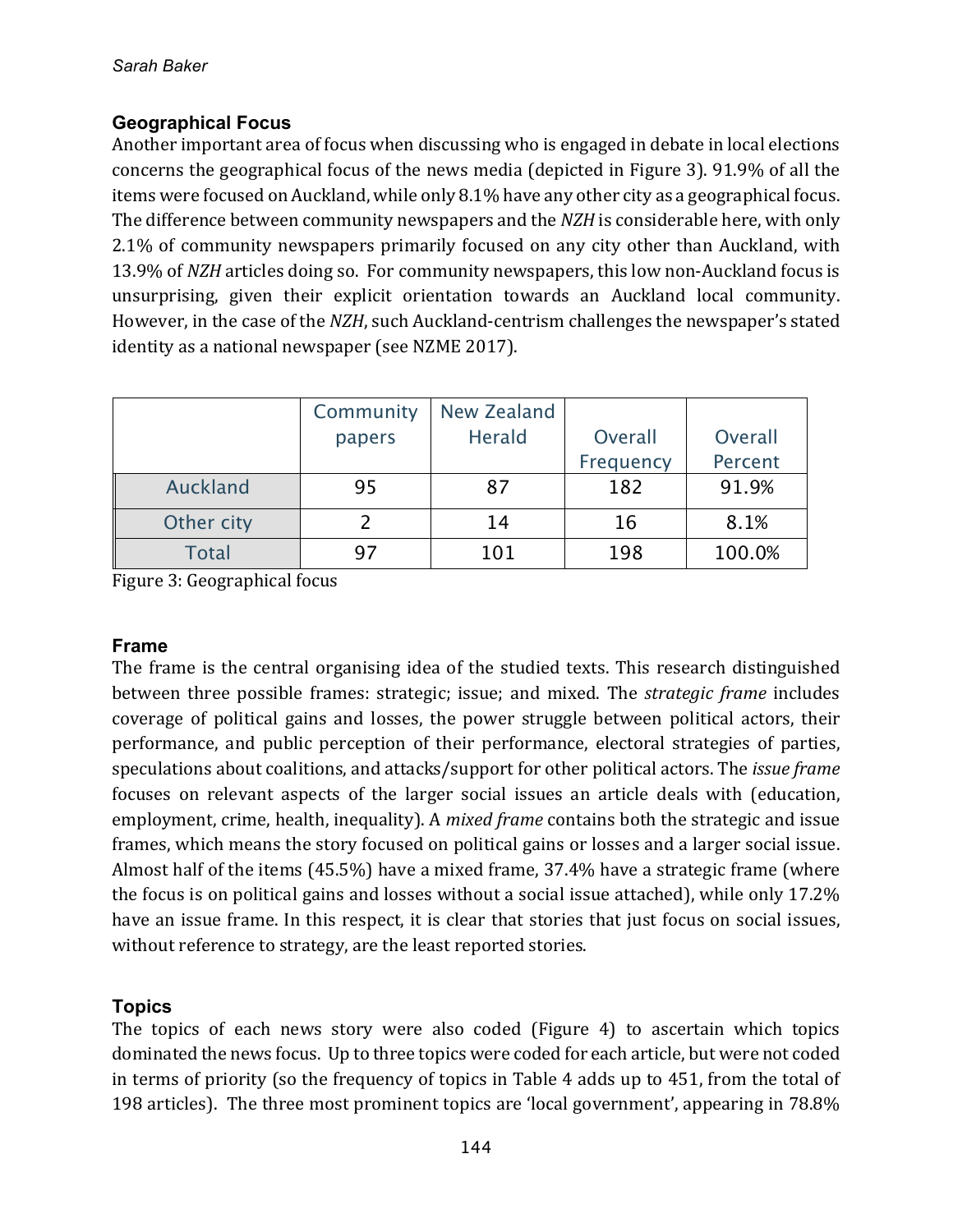of all items, 'polls', in  $45\%$ , and 'housing' in  $21.8\%$  - perhaps not surprising given the focus on Auckland and housing as a major issue facing the city. A focus on housing, however, was not consistent between the community newspapers and the *NZH*, with 31 and 12 articles including this focus, respectively. This means that while almost a third (32%) of community newspaper articles featured housing as one of the top three topics, only around a tenth (11.9%) of *NZH* articles did. An even starker difference pertains to the topic of 'polls', where three quarters  $(76.3\%)$  of community newspaper articles focused on them, while only  $14.9\%$ of *NZH* articles did. The dominant focus on 'local government' was also skewed towards the community newspapers, with 89.7% of articles focused on it, compared to 68.3% for the *NZH*. Alternatively, the *NZH* was more likely to focus on transport, with one fifth (21.8%) of *NZH* articles including a transport focus, and only a tenth (9.3%) of community newspaper articles doing so. Taken together, these comparative statistics suggest that community newspapers were proportionately more oriented towards the leading topics of polls, housing, and local government than the *NZH* was, where the *NZH* included additional diverse topics not covered in community newspapers, such as inequality/poverty, scandal, and rates.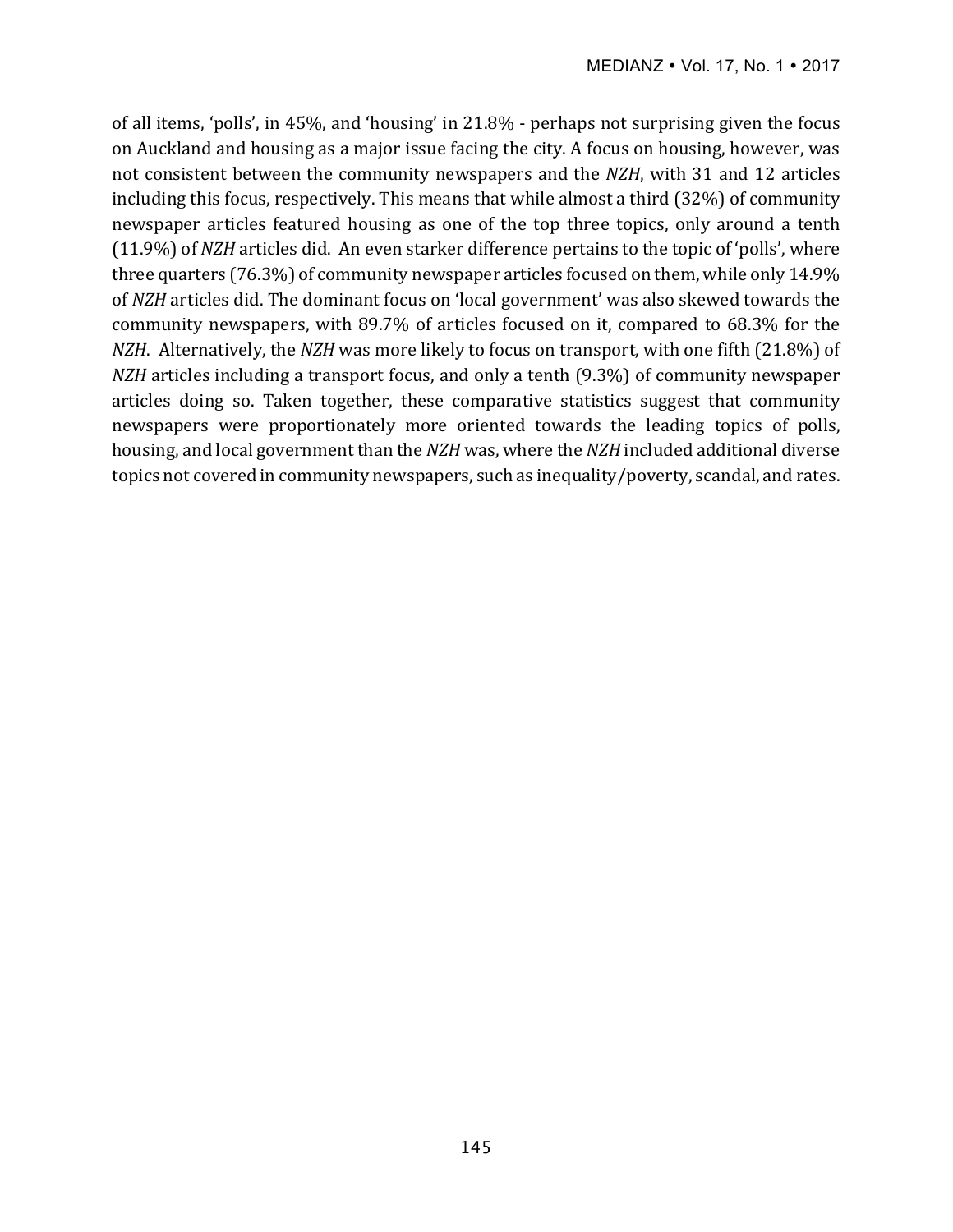|                              | Community      | <b>New</b>     |                |                |
|------------------------------|----------------|----------------|----------------|----------------|
|                              | papers         | <b>Zealand</b> | Overall        | Overall        |
|                              |                | <b>Herald</b>  | Frequency      | Percent        |
| Arts and cultural affairs    | $\overline{2}$ | $\mathbf{1}$   | 3              | 1.5            |
| <b>Business and economy</b>  | 14             | 10             | 24             | 12.1           |
| Celebrity news/Entertainment | 1              | $\mathbf 1$    | $\overline{2}$ | 1.0            |
| Law and order                | 9              | $\overline{2}$ | 11             | 5.6            |
| <b>Education</b>             | $\overline{2}$ | $\overline{1}$ | 3              | 1.5            |
| Employment                   | $\overline{0}$ | $\overline{1}$ | $\overline{1}$ | 0.5            |
| <b>Environmental issue</b>   | $\overline{7}$ | $\overline{7}$ | 14             | 7.1            |
| Health                       | $\overline{4}$ | $\overline{1}$ | 5              | 2.5            |
| <b>Housing</b>               | 31             | 12             | 43             | 21,8           |
| Immigration                  | $\overline{1}$ | $\mathbf{1}$   | $\overline{2}$ | 1.0            |
| <b>Inequality/Poverty</b>    | $\overline{0}$ | $\overline{4}$ | $\overline{4}$ | $\overline{2}$ |
| Intelligence/Security        | $\overline{1}$ | $\overline{0}$ | $\overline{1}$ | 0.5            |
| Local government             | 87             | 69             | 156            | 78.8           |
| Māori affairs                | $\mathbf 1$    | $\overline{4}$ | 5              | 2.5            |
| <b>Pacifica</b>              | $\overline{0}$ | $\overline{1}$ | $\overline{1}$ | 0.5            |
| Other ethnicity              | 5              | 5              | 10             | 5.0            |
| Personal profile             | $\overline{2}$ | $\overline{4}$ | 6              | 3.0            |
| <b>Polls</b>                 | 74             | 15             | 89             | 45.0           |
| <b>Rates</b>                 | $\mathbf{1}$   | 6              | $\overline{7}$ | 3.5            |
| <b>Scandal</b>               | $\overline{0}$ | 6              | 6              | 3.0            |
| Science and technology       | $\overline{0}$ | $\overline{4}$ | 4              | 2.0            |
| Sport                        | $\overline{1}$ | $\mathbf{1}$   | $\overline{2}$ | 1.0            |
| <b>Transport</b>             | 9              | 22             | 31             | 16.6           |
| Other                        | $\overline{0}$ | 21             | 21             | 10.6           |

Figure 4: Topics

# **Who is Engaged in Debate: Which Voices are Heard?**

#### **Reference to Government**

This question set out to examine which part of government featured most prominently in the stories (Figure 5). Articles were coded into one of the four mutually exclusive categories: 'national government'; 'local government'; 'both' types of government; and 'no reference' to government. 58.6% of the items refer only to 'local government', while 22.7% referred to 'both' local and national government. Only 5.1% referred solely to 'national government', and 13.1% had no explicit reference to government at all, local or national - despite an overall focus on the local elections.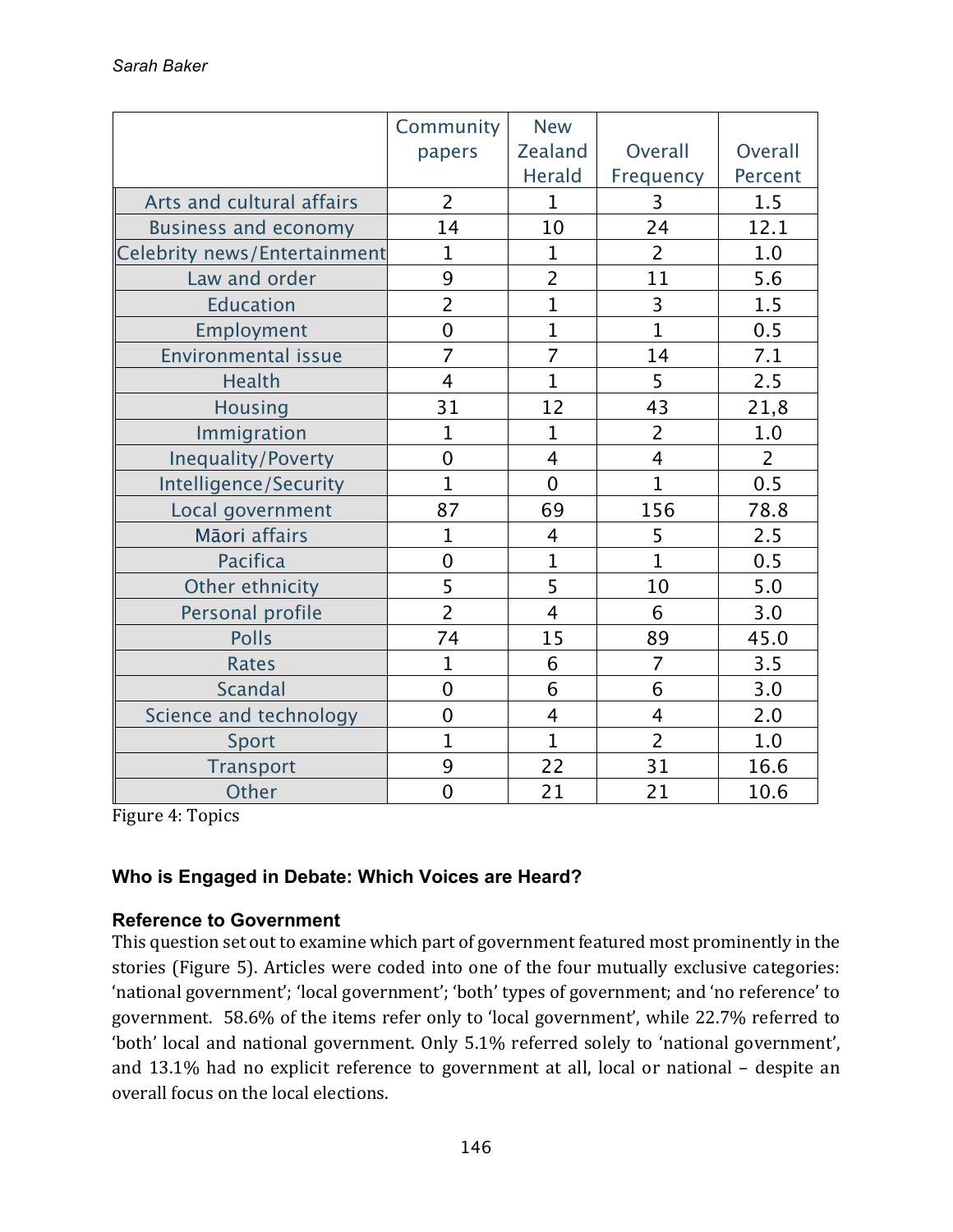| <b>Reference to</b><br>government | <b>Frequency</b> | <b>Percent</b> |
|-----------------------------------|------------------|----------------|
| <b>National</b>                   | 10               | 5.1            |
| Local                             | 116              | 58.6           |
| <b>Both</b>                       | 45               | 22.7           |
| No reference                      | 26               | 13.1           |
| Total                             | 262              | 100            |

Figure 5: Reference to government<sup>5</sup>

Articles were also coded for their reference to specific political parties. Only three parties were mentioned in more than 4% of all 198 news stories: the Labour Party (in 19.2% of all articles); the National Party  $(10.6\%)$ ; and the Green Party  $(4.5\%)$ . These findings indicate that political parties were only sporadically mentioned in the local elections news coverage.

#### **Sources in News**

All articles were coded for any explicit citing of a news source, with up to four sources coded (categorised as first, second, third, or fourth source, in terms of the sequential order in which they appeared in the article). The top four sources were then further coded in terms of which organisational category they belonged to (e.g. election candidate, member of specific political party, academia, business and economy, etc. – see Figure 6), the mode of speech they were represented as (direct quote or reported speech), and the source gender (male, female, transgender, unidentified).

The findings of this study indicate that election candidates dominated other sources cited in news stories (as depicted in Figure 6). In terms of the first source cited, in 32.3% of the cases, the first source is an election candidate, in 16.2% it is a member of the public, while in 18.7% it is a representative of local government. In terms of the combined statistics for all sources (first, second, third, and fourth), election candidates also dominated (151 citations), followed by members of the public (91), local government representatives (61), and media/other journalist (27) (see Figure 7).

The major differences here between community newspapers and the *NZH* pertain to 'election candidates' and 'members of the public' as first sources. While in the *NZH* 40.6% of all first sources were election candidates, only 23.7% of community newspapers' were. For community newspapers, election candidates were used as first sources exactly as often as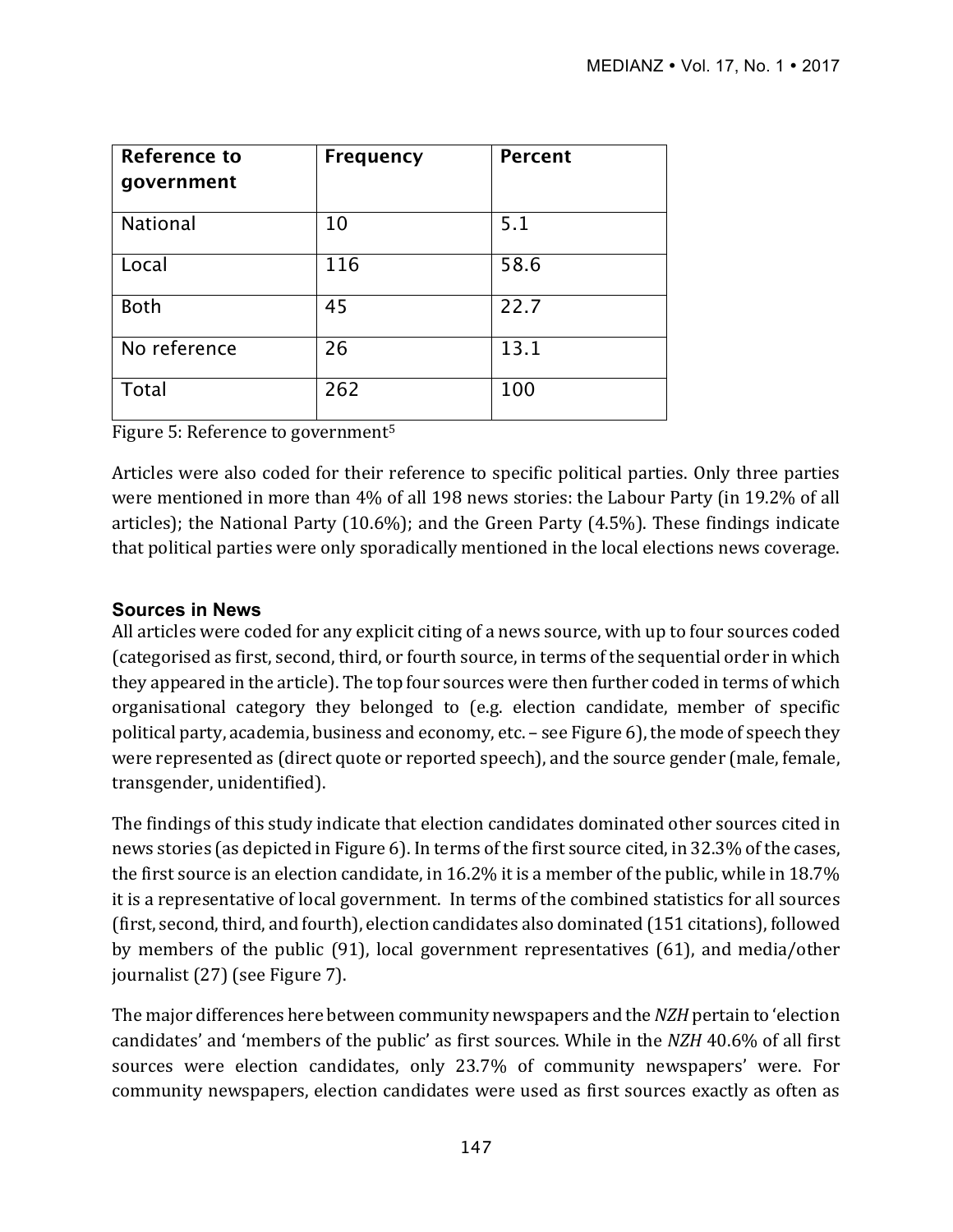members of the public, while for the *NZH* members of the public were only used as first source in 8.9% of articles. Both *NZH* and community newspapers used local government representatives as first sources in around one fifth to one sixth of all articles (19.8% and 17.5% respectively). 

|                             | Community      | <b>New</b>     |                |                 |
|-----------------------------|----------------|----------------|----------------|-----------------|
|                             | papers         | <b>Zealand</b> |                |                 |
|                             |                | <b>Herald</b>  | Frequency      | Percent         |
| <b>None</b>                 | 16             | 4              | 20             | 10.1            |
| <b>Election candidate</b>   | 23             | 41             | 64             | 32.3            |
| <b>National Party</b>       | 1              | $\mathbf 0$    | 1              | $.5\,$          |
| <b>Labour Party</b>         | $\overline{0}$ | $\overline{1}$ | 1              | .5              |
| <b>The Greens</b>           | $\overline{1}$ | $\overline{0}$ | $\overline{1}$ | $.5\phantom{0}$ |
| Academia                    | 5              | 3              | 8              | 4.0             |
| <b>Business and economy</b> | $\mathbf 0$    | $\mathbf{1}$   | 1              | $.5\,$          |
| Central government          | $\overline{0}$ | $\overline{3}$ | 3              | 1.5             |
| Local government            | 17             | 20             | 37             | 18.7            |
| Media/Other journalist      | $\mathbf{1}$   | 6              | 7              | 3.5             |
| <b>Members of Public</b>    | 23             | 9              | 32             | 16.2            |
| NGO/C.S.O.                  | 5              | $\overline{0}$ | 5              | 2.5             |
| Professional                | $\mathbf 0$    | $\overline{1}$ | $\overline{1}$ | $.5\,$          |
| association                 |                |                |                |                 |
| Pollsters                   | $\overline{0}$ | 5              | 5              | 2.5             |
| <b>Public services</b>      | 4              | $\overline{0}$ | 4              | 2.0             |
| Other                       | $\mathbf{1}$   | 7              | 8              | 4.0             |
| <b>Total</b>                | 97             | 101            | 198            | 100.0           |

Figure 6: First Source

| Election candidate     | 151 |
|------------------------|-----|
| Member of the public   |     |
| Local government       | 61  |
| Media/Other journalist |     |

Figure 7: Total frequencies of dominant sources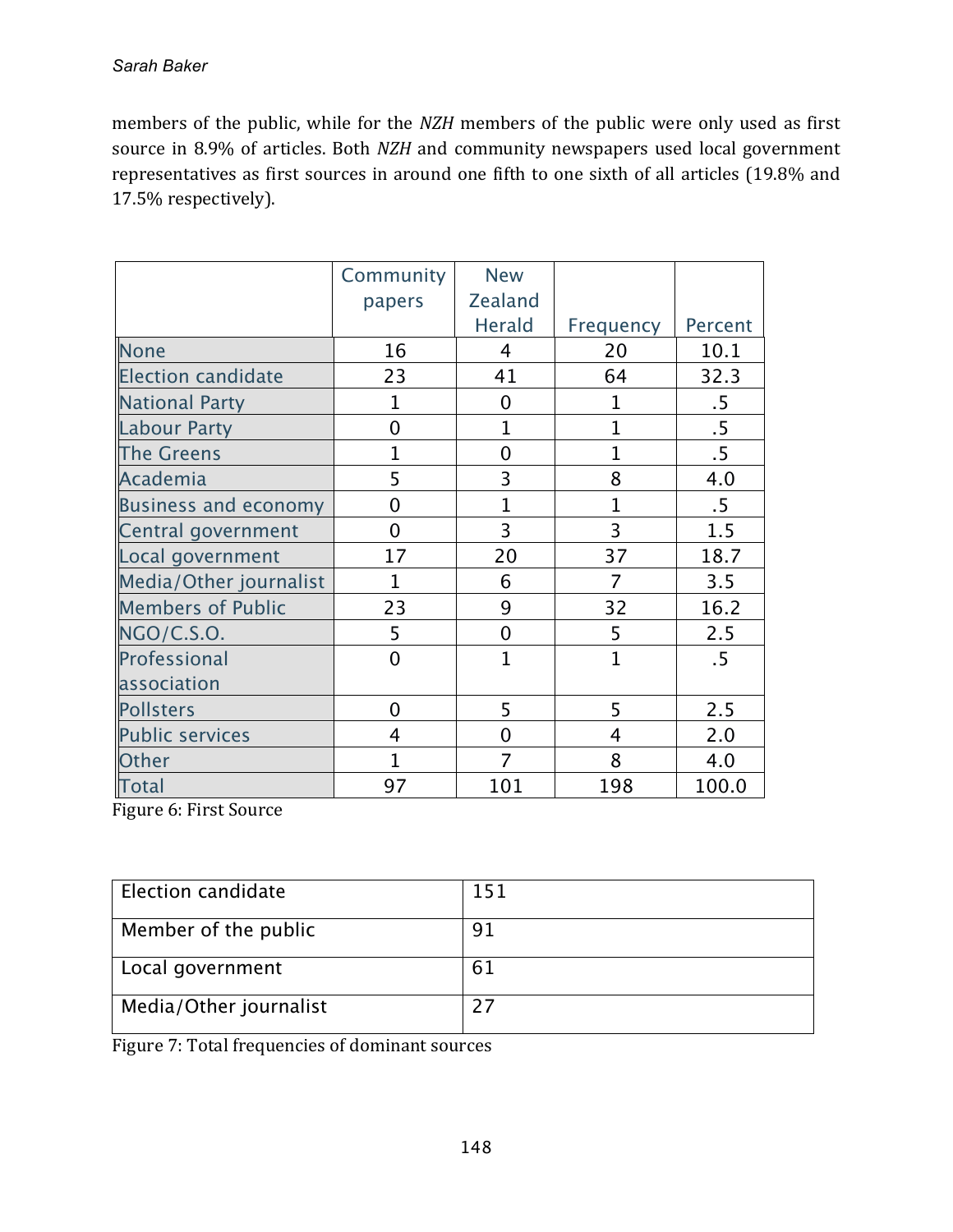In terms of mode of speech for the first source, in 72.22% of the items the first source is quoted directly, while in 17.17% of the items it is a reported speech. 10.1% of the items have no sources quoted (as seen in Figure 8). 54% of the items cite a male as the first source, against 26.8% of items that quote a female (as seen in Figure 9). The proportion of identified males compared to females as first source is very similar between the community newspapers and the *NZH*, with 52.6% male and 23.7% female in community newspapers, and 55.4% male and 29.7% female in the *NZH*.

| Type of<br>source  | Community<br>papers | <b>New</b><br><b>Zealand</b><br><b>Herald</b> | <b>Frequency</b> | <b>Percent</b> |
|--------------------|---------------------|-----------------------------------------------|------------------|----------------|
| Absent             | 16                  | 4                                             | 20               | 10.10          |
| Direct quote       | 74                  | 69                                            | 143              | 72.22          |
| Reported<br>speech |                     | 28                                            | 35               | 17.17          |
| Total              | 97                  | 101                                           | 198              | 100            |

Figure 8: First source by mode of speech

|                  | Community | <b>New</b>     |           |         |
|------------------|-----------|----------------|-----------|---------|
|                  | papers    | <b>Zealand</b> |           |         |
|                  |           | <b>Herald</b>  | Frequency | Percent |
| Absent           | 16        | 4              | 20        | 10.1    |
| <b>Male</b>      | 51        | 56             | 107       | 54.0    |
| Female           | 23        | 30             | 53        | 26.8    |
| Not identifiable |           | 11             | 18        | 9.1     |
| Transgender      | 0         | 0              |           | 0.0     |
| <b>Total</b>     | 97        | 101            | 198       | 100     |

Figure 9: First source by gender

38.4% of all articles did not have more than one source – meaning that under two-thirds of all stories  $(61.6\%)$  explicitly cited only one source, or none at all. In terms of second sources, the preference for source types is similar to the first source  $-$  in 20.2% of the items the second source is an election candidate, in  $11.6\%$  a member of the public, and in 6.1% of the cases a member of local government.  $45.5%$  of the items quote the second source directly, against 16.2% of cases with reported speech. Furthermore, men still dominate as second sources with 32.8% of the items quoting a male as a second source while 22.7% quote a female.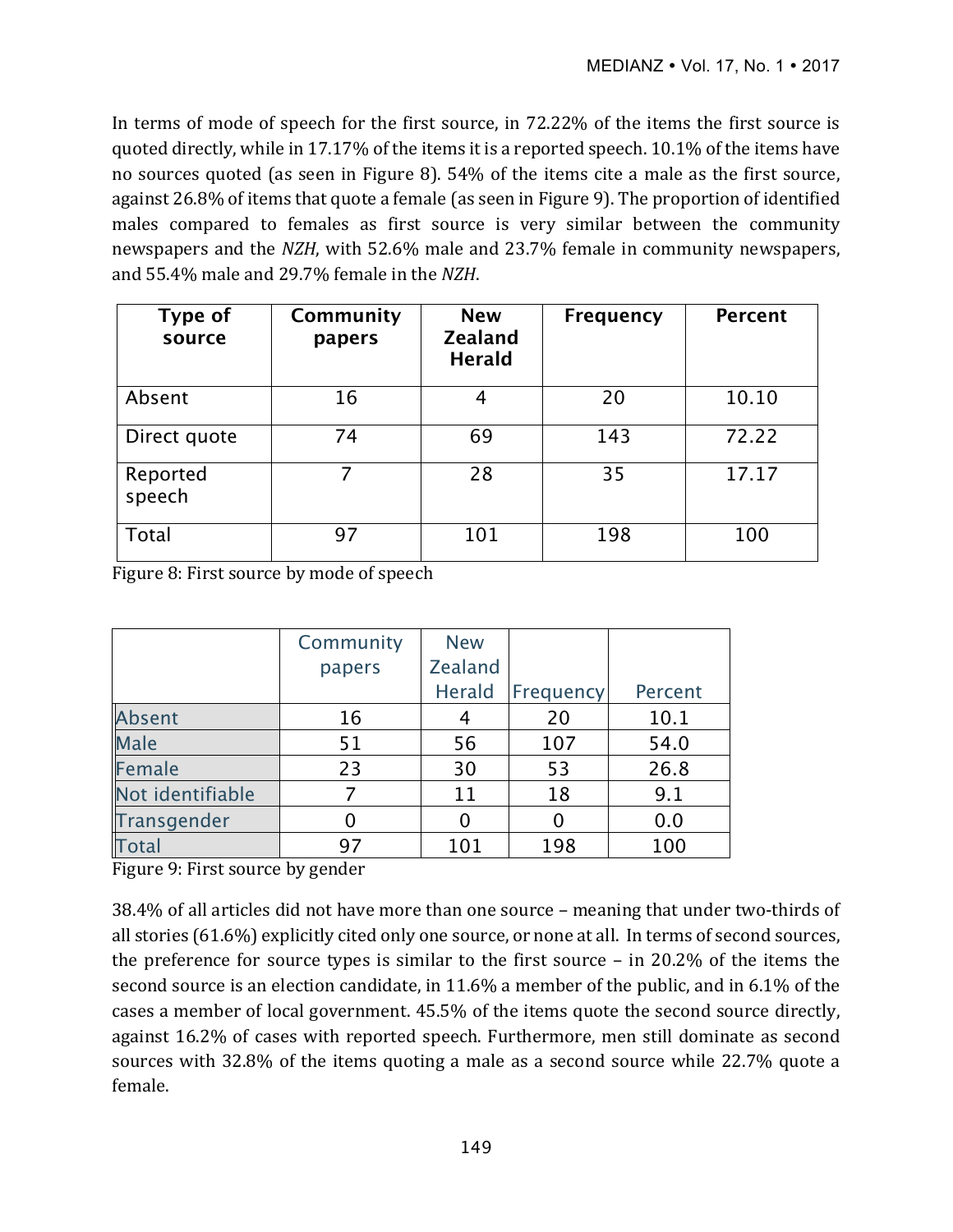Over half of the items  $(54%)$  do not quote a third source. 13.6% of all articles quote the third source as an election candidate, and 10.6% quote a member of the public. 32.3% of the items quote a third source directly and only 13.6% with a reported speech. While 21.7% of the items quote a male as the third source, 20.7% of the items quote a woman.

The majority of the items  $(69.7%)$  do not have a fourth source, while 10.1% have an election candidate as the fourth source, 7.6% have a member of the public, and 2.5% have a member of the local government. The direct quote is present in 19.2% of the items, reported speech in only 11.1%. 17.2% of the items quote a male as the fourth source, against  $12.6\%$  of the items that quote a female.

# **People and Groups Represented in the Coverage**

# **Gender Across all Sources**

In the 2014 General Election study (Rupar, Owen and Baker, 2015), more than two-thirds of the people talking in the election news coverage were men, with a total figure of 71% and a frequency of 962; women sources were 22.73%, with a frequency of 308. The residual percentage represented sources of unidentifiable gender. The 2014 research thus demonstrated a clear gender bias in sources covered. In this present study of 2016 local elections coverage, male voices were still the majority of sources (55.58%), while women represented  $36.6\%$  of the sources (combined first, second, third, and fourth sources - see Figure 10). In this case, too, the residual percentage represented source of unidentifiable gender. This shows that bias is still present – though less marked than observed in the 2014 General Election coverage. The proportion of identified male versus female sources is remarkably similar between the community newspapers and the *NZH* (see Figure 9).

The difference in the gap can have several explanations. One hypothesis could be that national elections have a stronger bias in favour of males than local elections. This could be explained by an actual preponderance of men in national politics, by a bias in the media coverage, or by a combination of the two. In these specific cases, another explanation could be the absence of a major female candidate in the national elections of 2014, while in the 2016 high profile Auckland mayoral elections candidate Vic Crone was the main opponent of Phil Goff, with Chlöe Swarbrick ultimately coming third in the mayoral race. The data, however, is a good starting point for further research into the area of gender bias in election media coverage.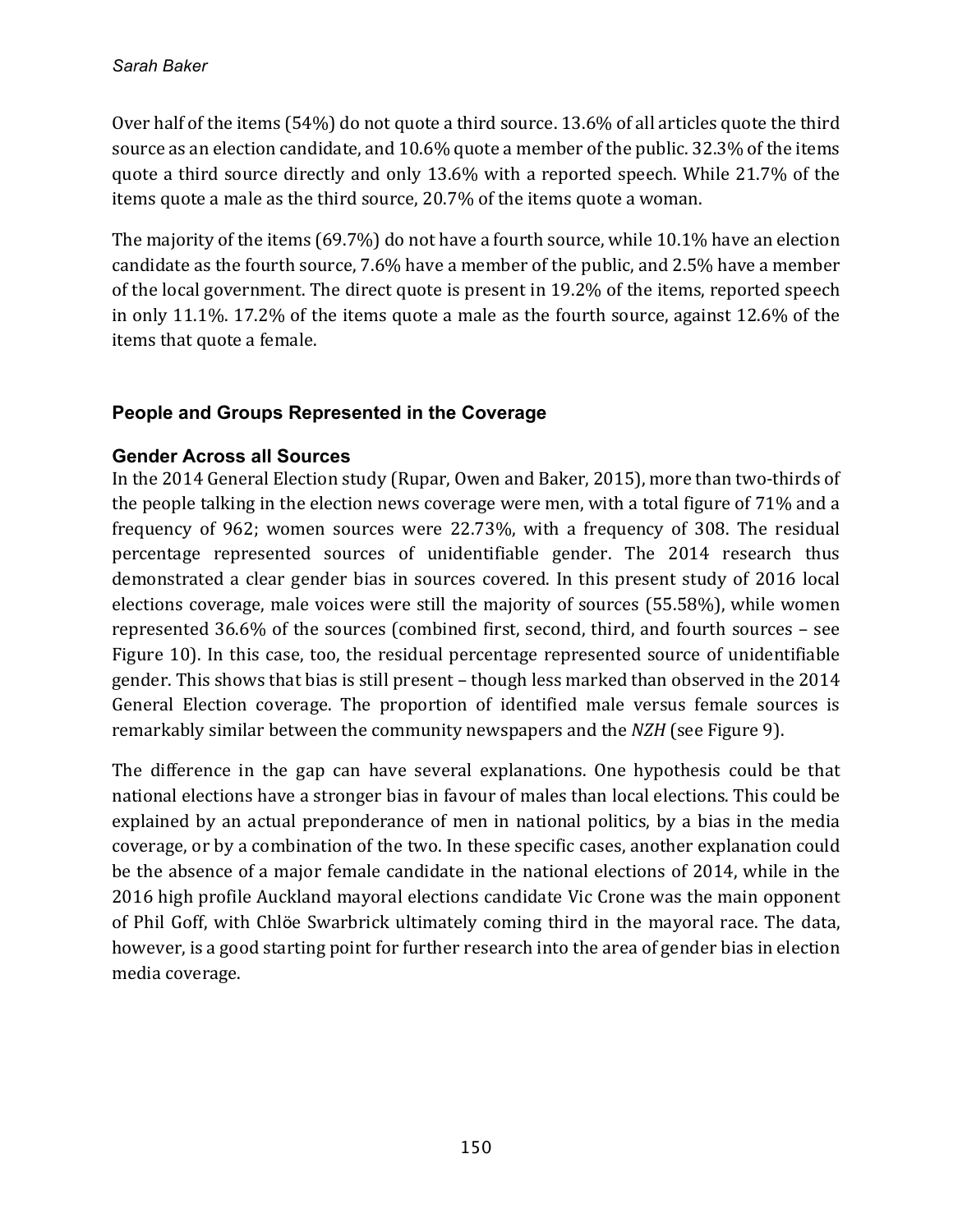| Male             | 249 (55.58%) |
|------------------|--------------|
| Female           | 164 (36.60%) |
| Transgender      | $0(0\%)$     |
| Not identifiable | 35 (7.81%)   |
| <b>TOTAL</b>     | 448          |

Figure 10: Sources by gender

# **Auckland Mayoral Candidates**

The local election coverage was also coded for who articles mentioned - not just as a source, but also as a key subject to be discussed. In this sense, while Auckland mayoral candidates Phil Goff and Vic Crone were both mentioned  $-$  as a source or otherwise  $-$  in one-third to one-fourth of the stories  $(32.8\% \text{ Goff}, 23.7\% \text{ Crone})$ , other candidates were less mentioned (see Figure 11). John Palino and Mark Thomas were mentioned respectively in 17.2% and 16.7% of the stories, followed by Chlöe Swarbrick (14.6% of the stories). Other candidates mentioned were Penny Bright  $(7.1\%)$  and David Hay  $(7.6\%)$ . All other candidates were mentioned sporadically or not mentioned, and over half of the sample  $(58.1\%)$  made no mention of any candidate. Unsurprisingly, those candidates in the Auckland mayoralty seen as the front-runners or most likely to win were the most favoured in media coverage. Chlöe Swarbrick received a sound proportion of coverage, and sits within the second band with Thomas and Palino, who are seasoned campaigners.

For most candidates, there were considerably more mentions in the *NZH* compared to the community newspapers. For instance, Phil Goff was mentioned in 46.5% of all *NZH* local election news articles, compared to 18.6% of all community newspaper ones; Vic Crone was mentioned in 33.7% of *NZH* articles, compared to 13.4% of community ones; and Penny Bright was mentioned in 12.9% of *NZH* articles compared to only 1% of community ones. However, for Chlöe Swarbrick, this difference was much narrower, where she was mentioned in 16.8% of *NZH* articles and 12.4% of community newspaper ones. This means that Chlöe Swarbrick was the only Auckland mayoral candidate to receive almost as much representation per local election news article in the community newspapers as in the NZH. While Phil Goff was 2.5 times more likely to be mentioned in a *NZH* local elections news article than in a community newspaper's one, Chlöe Swarbrick was 1.4 times more likely to (for Penny Bright this was 12.9 times, and for John Palino it was 4.5 times). Swarbrick ultimately came third in the Auckland mayoral election. She received the third highest proportion of mentions per news article in the community newspapers' election coverage, and the fifth highest in the *NZH*, behind John Palino, Mark Thomas, Vic Crone, and Phil Goff.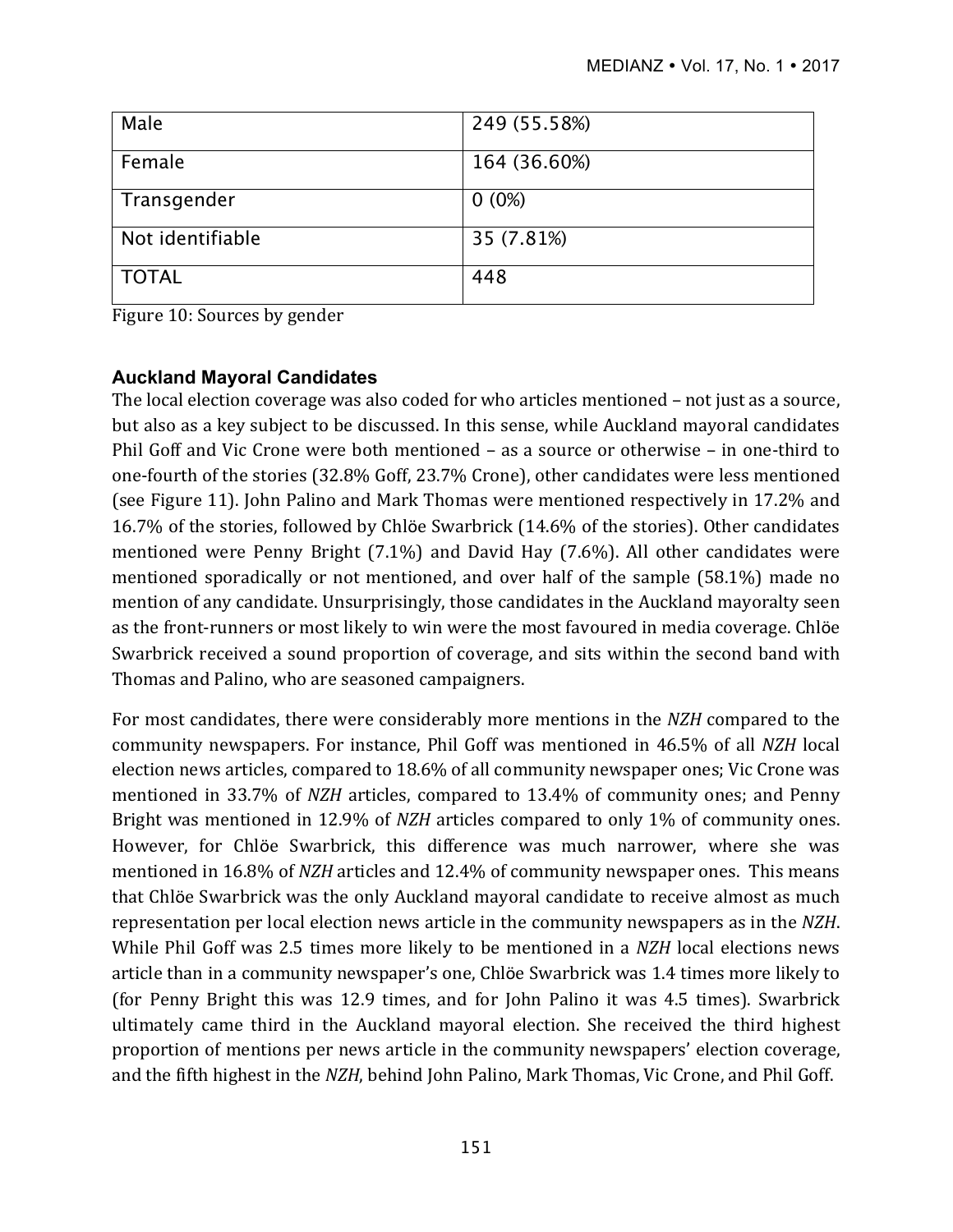|                    | <b>COMMUNITY PAPERS</b> |                      | <b>NZH</b>      |                      | <b>TOTAL</b>    |                      |
|--------------------|-------------------------|----------------------|-----------------|----------------------|-----------------|----------------------|
| <b>CANDIDATE</b>   | <b>MENTIONS</b>         | % OF<br><b>ITEMS</b> | <b>MENTIONS</b> | % OF<br><b>ITEMS</b> | <b>MENTIONS</b> | % OF<br><b>ITEMS</b> |
| Penny Bright       | $\mathbf{1}$            | 1%                   | 13              | 12.90%               | 14              | 7.1%                 |
| John Palino        | 6                       | 6.20%                | 28              | 27.70%               | 34              | 17.2%                |
| Chlöe<br>Swarbrick | 12                      | 12.40%               | 17              | 16.80%               | 29              | 14.6%                |
| <b>Mark Thomas</b> | 6                       | 6.20%                | 27              | 26.70%               | 33              | 16.7%                |
| David Hay          | 3                       | 3.10%                | 12              | 11.90%               | 15              | 7.6%                 |
| <b>Phil Goff</b>   | 18                      | 18.60%               | 47              | 46.50%               | 65              | 32.8%                |
| Vic Crone          | 13                      | 13.4%                | 34              | 33.7%                | 47              | 23.7%                |

Figure 11: Mayoral candidates mentioned<sup>6</sup>

# **Reference to Social Groups**

In addition to specific people, the content analysis also coded references to specific social groups, such as 'women', 'Māori', 'Young', and so on (see Figure 12 below). Only groups mentioned in at least  $4\%$  of the items (our established threshold) are reported here. In the 2014 election research, the reference to social groups present in the media was established by following categories recognised as possible grounds for discrimination by the Human Rights Act 1993. These are gender, age, ethnicity, socio-economic status, nationality, political orientation, religion, physical ability, and marital status. We have used the same criteria for the 2016 local election coverage, as we wanted to find out how often the news text makes reference to voters in these categories. In the 2014 research one in five references to a particular group was to 'New Zealanders', the second most frequent group was 'young people', the third was 'low income' earners, and the fourth was 'Māori' (Rupar, Owen and Baker 2015). Both the 2014 study and the 2016 study for the present local elections coded explicit reference to the specific social group, as well as synonyms clearly citing the group (e.g. references to 'poor' or 'deprived' would also be coded in the 'low income' category). This research yielded some different results (depicted in Figure 12).

In the 2016 local elections sample, the reference to social groups demonstrated that 'young people' were the most referred to social group in the sample, with references in just under one-third of the stories  $(31.8\%)$ . This focus may be because of Chlöe Swarbrick running for the mayoralty, which may have engaged younger voters and generated media attention.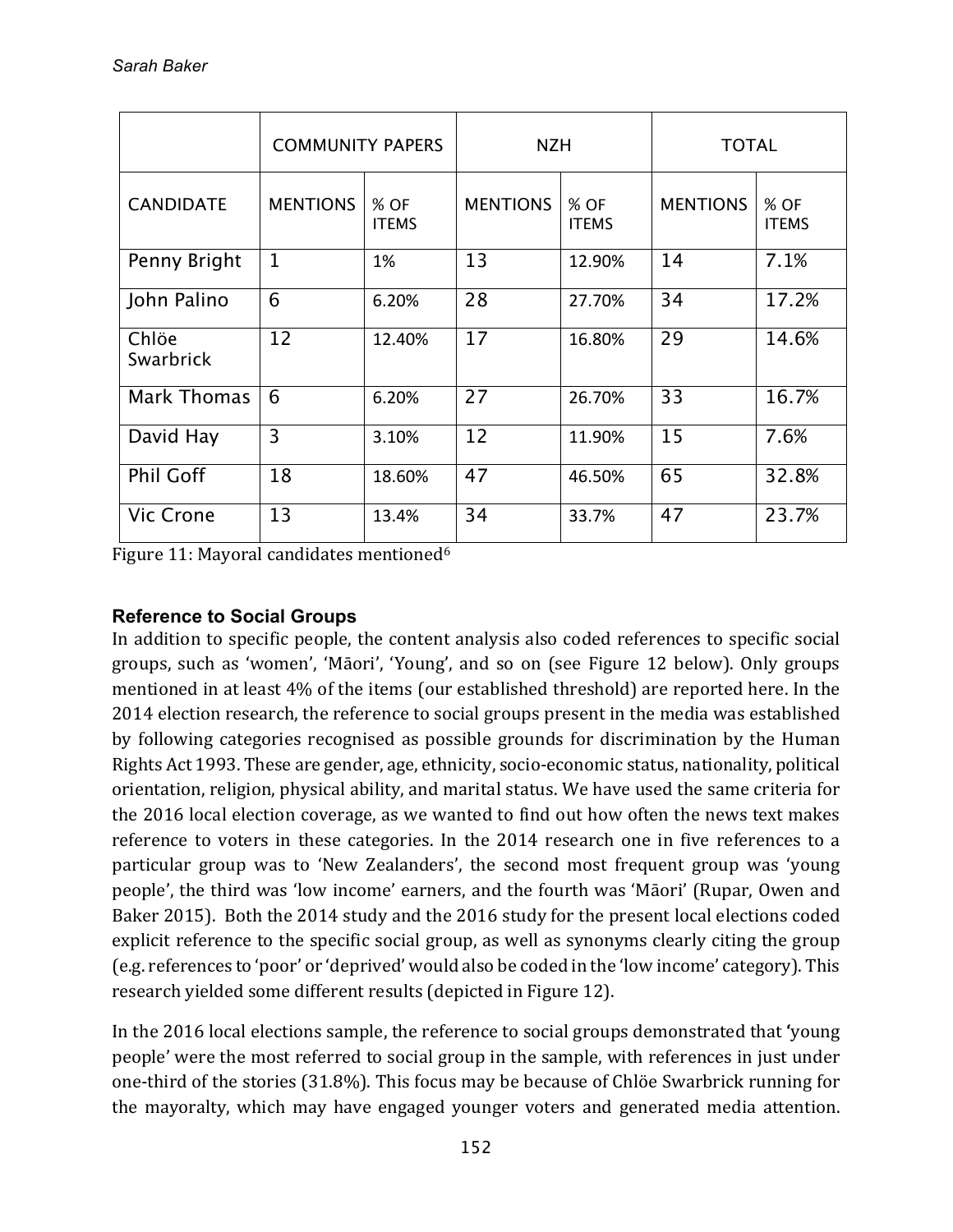Other social groups represented in at least  $4\%$  of the items were 'women' (6.6%), 'Māori'  $(7.1\%)$ , 'Asians'  $(7.1\%)$ , 'Pacific Islanders'  $(5.6\%)$ , 'foreigners'  $(6.1\%)$ , 'elderly'  $(5.1\%)$  and 'dependents'  $(4%)$ . The 'conservatives/right-wing' political identity was mentioned slightly less than 'liberal/left wing' (5.1% and 6.1% respectively). Other social groups were mentioned more sporadically or not mentioned. Over one-third of the stories (39.9%) made no mention of any social group. For 'young people', 'Māori', and 'Pacific', there was little difference in proportionate representation between the community newspapers and the *NZH*. However, the *NZH* made three times as much reference to 'women', almost twice as much reference to 'Asian', more than twice as much reference to 'elderly', four times as much reference to 'conservative/right wing', and twice as much reference to 'liberal/left wing' as the community newspapers. Alternatively, the community newspapers made three times more reference to 'foreigners' and to 'dependents' than the *NZH*.

| <b>SOCIAL GROUP</b>        | <b>MENTIONS</b><br>IN COMM.<br><b>PAPERS</b> | <b>MENTIONS</b><br><b>IN NZH</b> | <b>TOTAL</b><br><b>NUMBER OF</b><br><b>MENTIONS</b> | % OF THE<br><b>ITEMS</b> |
|----------------------------|----------------------------------------------|----------------------------------|-----------------------------------------------------|--------------------------|
| Women                      | 3                                            | 10                               | 13                                                  | 6.6%                     |
| Māori                      | $\overline{7}$                               | $\overline{7}$                   | 14                                                  | 7.1%                     |
| Asian                      | 5                                            | 9                                | 14                                                  | 7.1%                     |
| Pacific                    | 5                                            | 6                                | 11                                                  | 5.6%                     |
| Foreigner                  | 9                                            | $\overline{3}$                   | 12                                                  | 6.1%                     |
| Young                      | 31                                           | 32                               | 63                                                  | 31.8%                    |
| Elderly                    | 3                                            | 7                                | 10                                                  | 5.1%                     |
| Conservative/right<br>wing | $\overline{2}$                               | 8                                | 10                                                  | 5.1%                     |
| Liberal/left wing          | 4                                            | 8                                | 12                                                  | 6.1%                     |
| Dependents                 | 6                                            | $\overline{2}$                   | 8                                                   | 4.0%                     |

Figure 12: Social group and number of mentions<sup>7</sup>

# **Discussion and Conclusions**

In a world that is characterised by diversity and, often, inequality, the goal of democracy and the media is to generate a space where multiple voices are heard and where prevailing relations of power are questioned (Dobson 2014). For media to fulfil its responsibility for providing a 'public sphere', in accordance with Habermas (1989), it must provide a forum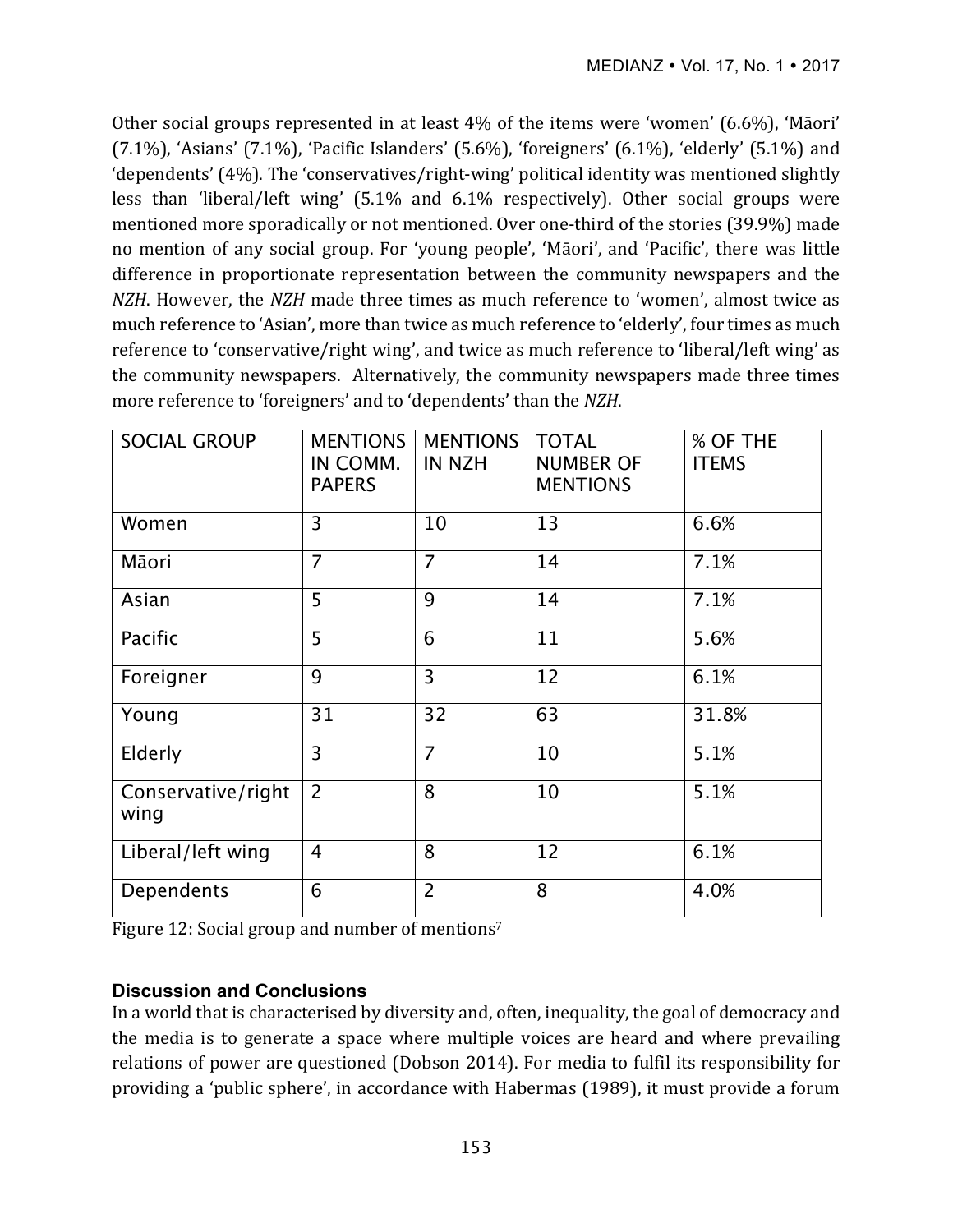that allows for public opinion to be formed and where access is guaranteed to all citizens. This is because media have the capacity to bring a diversity of voices to the public arena (Hilgartner and Bosk 1988). It is around election time, either national or local, that this can be seen.

The analysis of the 2016 local election news coverage demonstrates that national and local community media have provided political candidates and groups with the opportunity to access a wide audience on an extensive range of topics from business and economy, education and employment, to name a few. The balance between male sources and female sources – while still imbalanced  $(55.6\%$  male to  $36.6\%$  female) – was more equal than that of the 2014 General Election news coverage's 71% male to 22.7% female (Rupar, Owen and Baker 2015), while the local election coverage placed particularly strong focus on 'youth' as a social group. Indeed, 'young people' was the most referred to social group coded (31.8%) of all articles making reference to this group), compared to the next most referenced groups, 'Māori' and 'Asian', mentioned each in 7.1% of all stories. The local election coverage also represented a diversity of social issues, from housing (a topic in 21.8% of all articles) and transport (in 16.6%), to business and economy  $(12.1\%)$ , environment  $(7.1\%)$ , and law and order (5.6%). The coverage provided ample space for words and perspectives from the electoral front-runners, local government representatives, and for public voices (often in the form of vox pops), as well as academics and media commentators.

However, the content analysis statistics gathered here also reveal certain tendencies in the 2016 reporting that narrow the overall scope of the coverage. In particular, the predominant focus in New Zealand local elections articles was on Auckland (91.9% of all articles focused primarily on Auckland, with only 8.1% focusing primarily on any of the other 77 local elections occurring nationwide on 8 October). This is perhaps unsurprising, given the sample of *New Zealand Herald* and four Auckland-based community newspapers. However, while the community newspapers have a specifically local focus, the *New Zealand Herald* is nominally a national newspaper, not just an Auckland one. Indeed, on the *NZH* owner, NZME's, website about the newspaper, it cites the *NZH* as 'part of the fabric of New Zealand', 'the country's number one daily newspaper', and a publication that has 'connected Kiwis to the nation, the world, and to what matters to them' - without any specific reference to Auckland (NZME 2017). Nevertheless, 87 of the *NZH's* 101 local elections articles focus primarily on Auckland, with only 14 focused primarily on a non-Auckland location (see Figure 3). 

Just as significantly, the coverage of local elections also exhibited a predominant focus on the mayoral candidates to the detriment of other aspects of local election voting. 48% of articles featured the mayoral race as their primary election focus, while only 18.2% focused primarily on city council, 17.2% on local boards, 1.5% on district health boards, and 1% each on regional/district councils and licensing trusts (13.1% had no specific primary election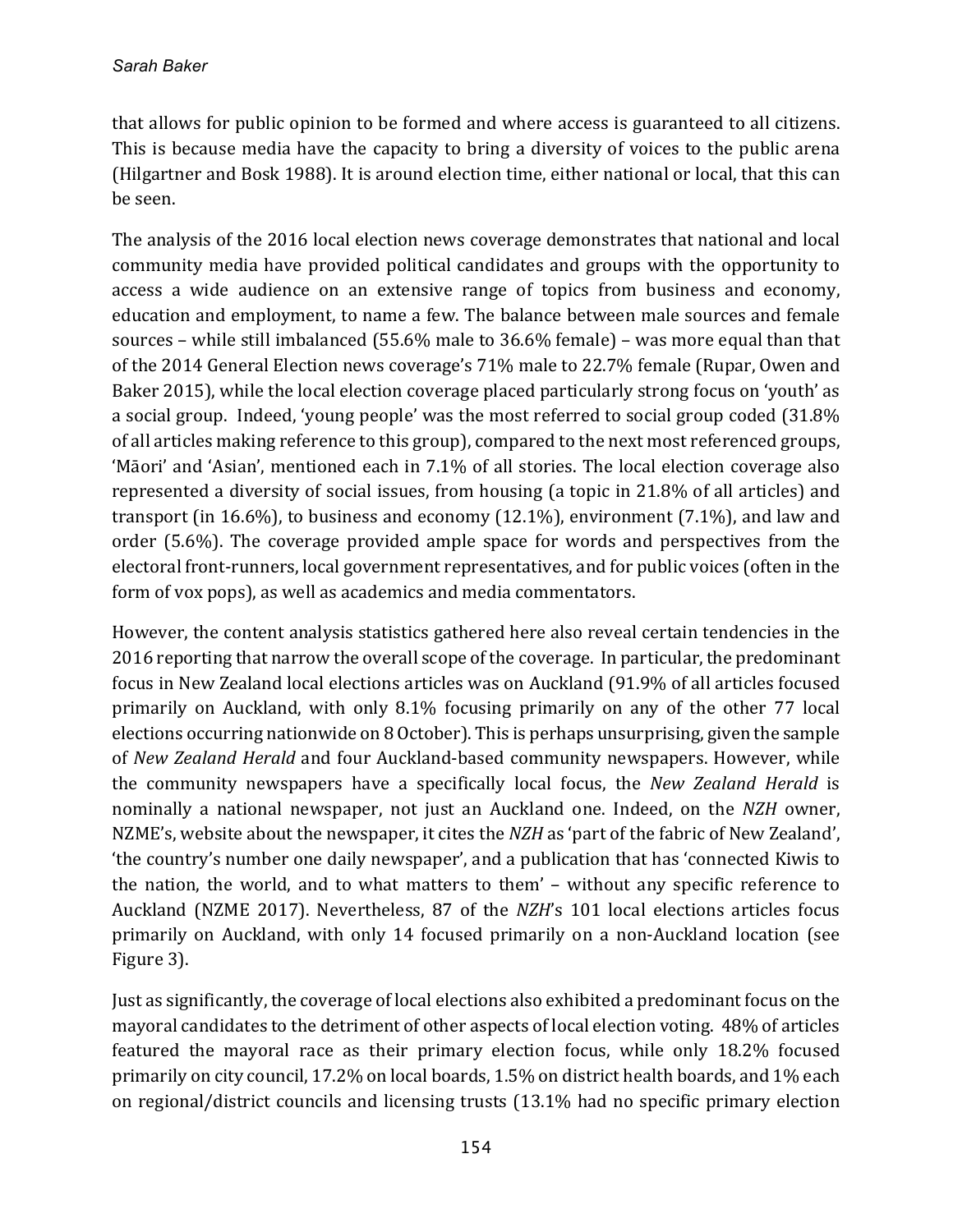focus). These statistics suggest the more widely observed tendency to 'presidentialise' election coverage, where reporting focuses disproportionately on party leaders over the wider political parties, policies, and issues (van Aelst, Sheafer and Stanyer 2012). As Strömbäck and Esser (2015) note, such 'presidentialisation' is symptomatic of a broader tendency towards 'personalisation' in elections and political coverage, where a media logic dominates, focusing on individual actors over abstract issues (Takens et al. 2013). While personalisation has been observed in political media coverage for several decades, the tendency towards presidentialisation has been growing in recent years (Kriesi 2012,; Takens et al. 2013). Furthermore, the mayoral focus was particularly high for the NZH, where 64.4% of articles primarily focused on it (compared to 30.9% for the community newspapers), while only 7.9% of *NZH* articles were focused primarily on local boards, DHBs, or licensing trusts (compared to  $32\%$  for community newspapers – see Figure 2).

Such mayoral-centric 'presidentialisation' in the 2016 local elections coverage – in particular for the *NZH* – has ramifications for the issues concerning us here around inclusivity and diversity in political reporting. That is, while a leadership and personal focus arguably equips news audiences with relevant material upon which to base mayoral voting decisions, the parallel paucity in coverage of other voting categories disempowers audience knowledge in these areas. Indeed, this aspect was noted in media criticism of the election news coverage at the time of the elections, for instance on Radio New Zealand's *Media Watch*, that argued:

In the case of Auckland the whole country had the opportunity to see the front runners - or at least the perceived front-runners - debate on numerous occasions. But when it came to detailed coverage of District Health Boards (DHBs), or community boards, typically there wasn't much on offer. Some of the most innovative and lively coverage was to be found on non-mainstream sites like *The Spinoff* and *Wellington Scoop* (Rose 2016).

Indeed, *The Spinoff* coverage itself noted of the DHB elections: 'No-one knows any of the candidates. The candidates barely know themselves. The media would rather douse themselves in the bubonic plague than cover the contests' (Donnell and Hanna 2016). The criticism that news media paid little attention to DHBs is supported in our content analysis, with only three of 198 local elections stories focusing primarily on them.

Furthermore, while the content analysis presented here reveals a predominant focus on individual candidates over political parties, policies, and ideologies, it also exhibits a focus on campaign strategy over social issues impacting the electorate. As with personalisation, this finding is typical of contemporary election coverage where the 'horserace' between candidates is perceived to carry more news value than simply the respective positions on social issues (Patterson 2016). This is suggested in the findings through the predominance of the 'strategy' and 'mixed' frames (which includes strategy) over the 'issue' frame  $(37.4\%$ ,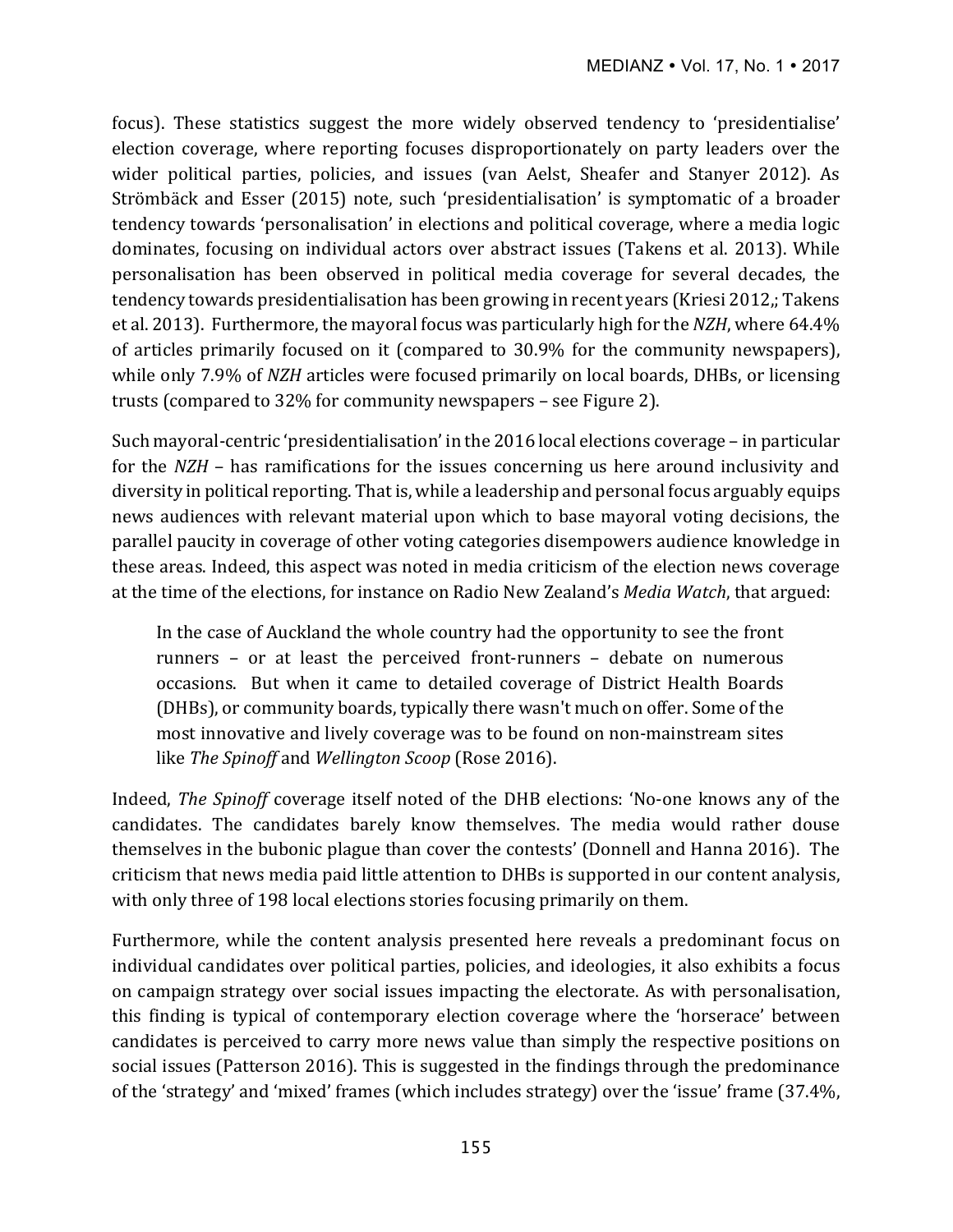45.5%, and 17.2%, respectively – meaning that 82.9% of all stories featured some reference to campaign strategy, while only 17.2% did not). In short, local election news stories were four times more likely to reference strategy than not – a tendency also evident in the fact that 45% of all stories also featured 'polls' as one of their top three topics of focus. Further findings worth commenting on here are: the predominance of the 'news' genre (74.2% of all stories) over 'interview'  $(13.6\%)$  and 'opinion'  $(12.1\%)$  genres; the predominance of stories with only one primary focus (60.7% of all stories), without secondary or tertiary focus; and the relative separation of local election coverage from issues of central government (only 27.8% of all stories referred to central government in any capacity).

This project examined only newspapers, primarily focused in the Auckland region. However, even with such a narrow sample the study does allow some measure of comparison to the 2014 AUT Media Observatory General Election news analysis, that examined nationwide newspapers, television, and radio coverage (Rupar, Owen and Baker 2015). When comparing these two data sets, the starkest differences in coverage pertain to the representations of social groups and to social issues. In terms of source gender, 71% of counted sources in the 2014 General Election were male, compared to 55.6% in the 2016 Local Elections. In 2014, the main social group referred to was the generic label 'New Zealander' (20% of all references to any social group were to 'New Zealanders', followed by the next most referred to group, 'young people', at  $11.4\%$ ). In the 2016 local election analysis, 'young people' were instead the most referred to group, in 31.8% of all references/all articles.<sup>7</sup> In terms of social issues focused upon, in 2014, 'political process' was the most referred to topic (appearing as either first, second, or third main topic in 74.8% of all articles), with 'business and economy'  $(21\%)$ , 'polls'  $(17.4\%)$ , and 'intelligence'  $(10.1\%)$  the next most represented topics. In the 2016 sample, 'local government' was the most referred to topic (as either first, second, or third main topic in  $78.8\%$  of all articles), with 'polls' (45%), 'housing  $(21.8\%)$ , and 'transport'  $(16.6\%)$  the next most represented. While the shared focus on 'polls' re-emphasises the predominance of the strategic frame discussed above, the other categories suggest a relatively self-evident distinction between the 2014 national issues of business and intelligence (for instance, Edward Snowden and the Kim Dot Com saga), and 2016 Auckland-specific issues of housing and transport.

In conclusion, this study of 2016 local elections coverage in the *NZH* and the four Aucklandbased community newspapers contributes new data to the ongoing analysis of diversity reporting in New Zealand political news. While the coverage analysed here must be duly acknowledged for its wide scope of election topics and considerable space dedicated to voices of mayoral candidates and public commentators, it must also be recognised as limited in scope – in particular paying disproportionately minimal attention to non-mayoral voting categories, non-front runner candidates, and non-Auckland geographical locations. Media are central to our understanding of social worlds and the examination of media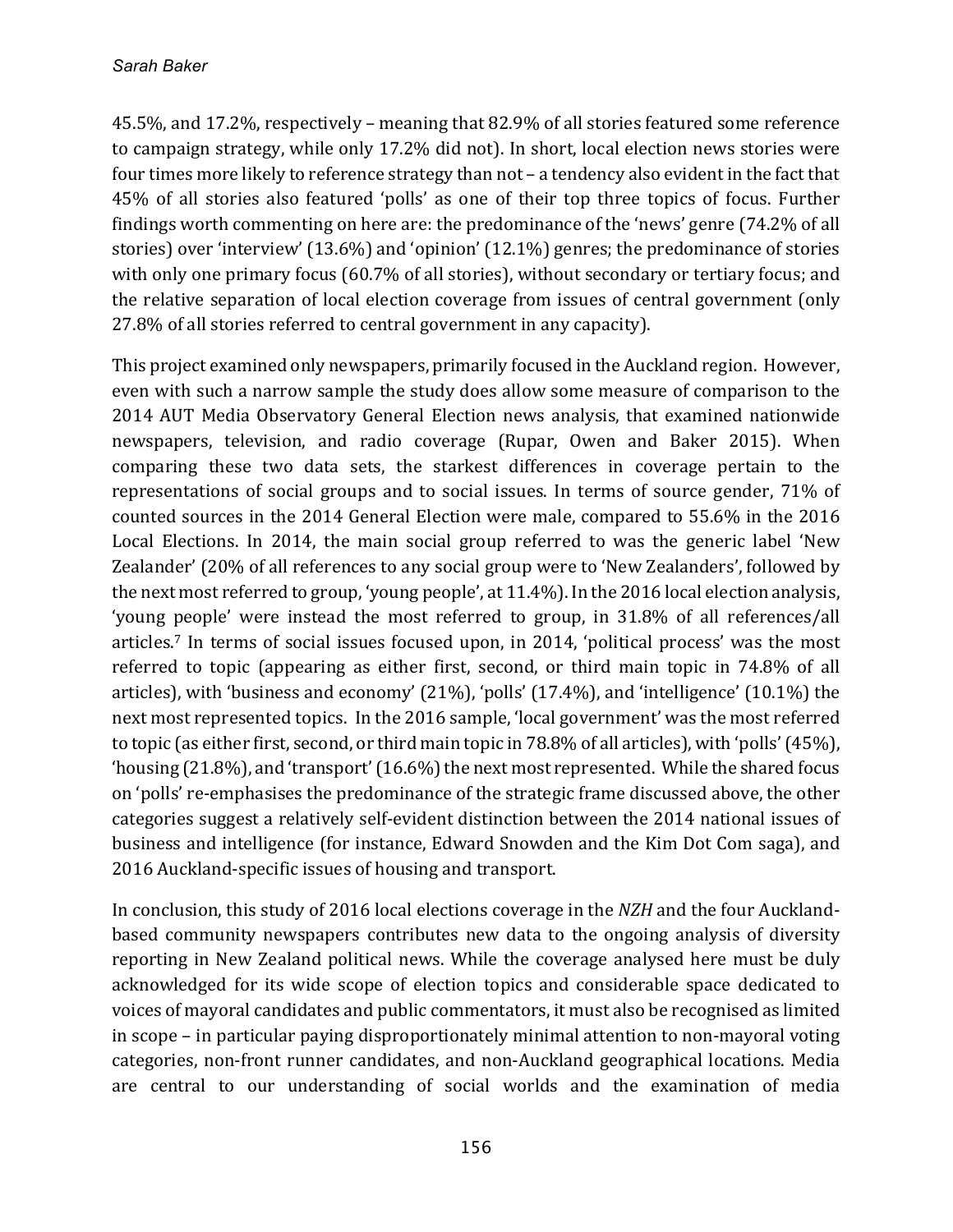representation of politics provide a solid ground for the discussion about power and disparity, accuracy, fairness, social integration and identity, politics and social change. Media play a significant role in the democratic process by presenting various points of view and different voices. This process involves a constant conflict between hegemonic and counterhegemonic processes that shift the lines between included and excluded. Who is inside and who is outside changes under the external pressures, but also because identities are neither single (Calhoun 1995) nor fixed (Bhabha 1994). During election time - whether local or national – the media's task is vital, namely by providing access to the news, informing the public, and, ultimately, influencing their voting behaviour (Randall 1998). Our analysis of the 2016 New Zealand local elections, suggests that election news was deemed worthy of reporting, but not necessarily of in-depth analysis; that regular, narrowly focused, stories were preferred over longer multi-faceted ones; and that local election issues and processes were not typically contextualised within broader national governance structures. While further qualitative analysis of the articles is required to substantiate these suggestions, the statistics indicate that, at face value, election coverage tended towards routine reporting over more in-depth, and integrated, social and political analysis.

#### **Acknowledgements**

This study is funded by the Auckland University of Technology, Faculty of Design and Creative Technologies' Strategic Research Investment Fund (AUT DCT SRIF). The authors would like to thank both DCT for the support provided and to researcher assistants Ishita Mendonsa, Amrisha Sumeran and Shriya Bhagwat Chitale for the meticulous coding of the articles.

#### **Notes**

- 1. In the section 'About Us' the *New Zealand Herald* editorial team highlights this national role by describing paper as a 150 years-old newspaper that 'has connected Kiwis to the nation, the world, and to what matters to them' (http://advertising.nzme.co.nz/news/the-new-zealand-herald/)
- 2. 2(C1,2)
	- $R =$ ————  $C1+C2$
- 3. Online copies of articles through the *Neighbourly* website.
- 4. A coding mistake caused one item to be eliminated from the count. Therefore, the final cumulative percent equals 99.5%.
- 5. Only candidates mentioned in at least 4% of the items are represented.
- 6. Only those social groups that are mentioned in over  $4\%$  of the items are represented.
- 7. However, the 2014 study only calculates the  $\%$  of all references to social group, not the  $\%$  of all news articles ('items').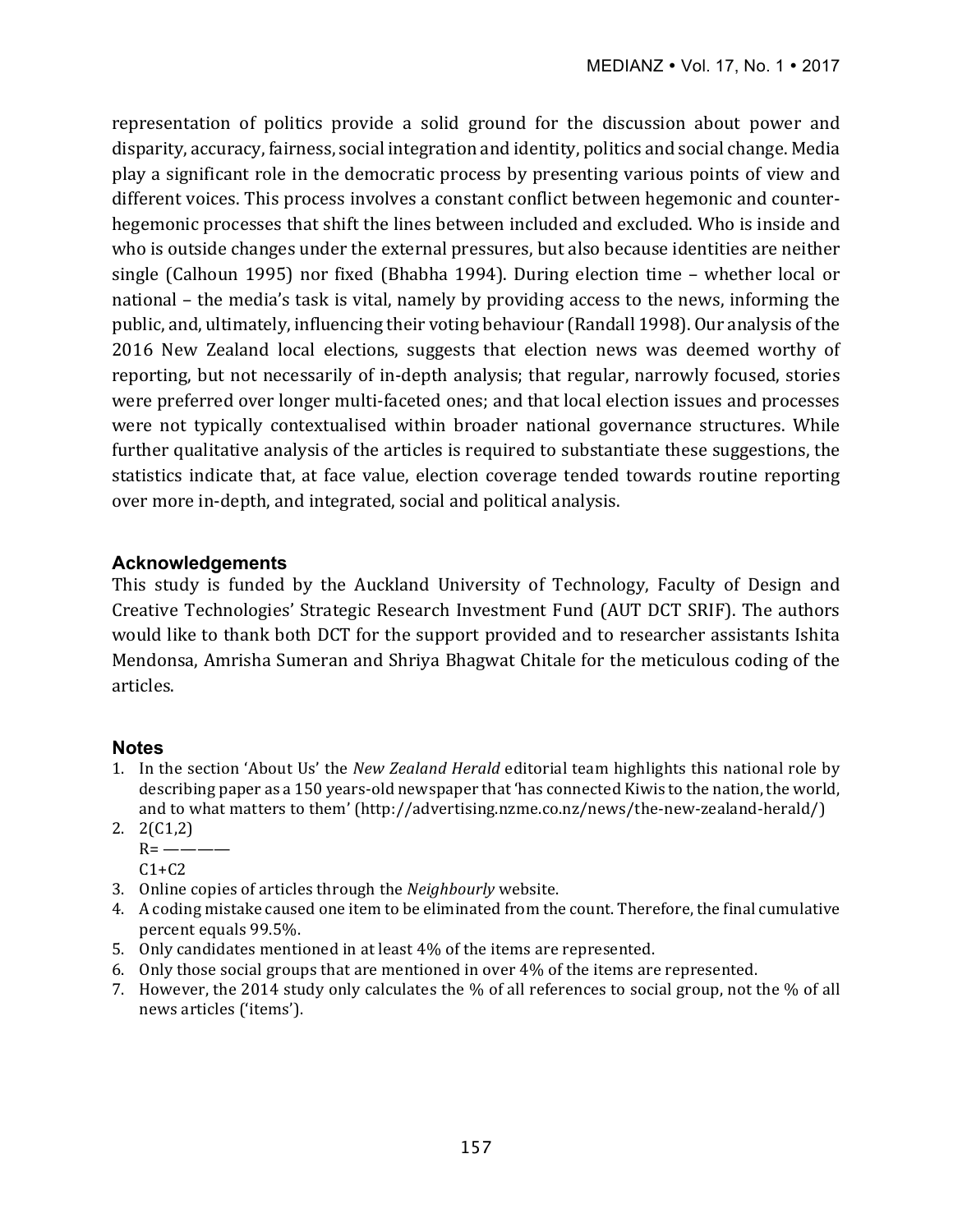#### **References**

Abernathy, Penny. 2016. 'The Rise of a New Media Baron and the Emerging Threat of News Deserts'. Centre for Innovation and Sustainability in Local Media. http://newspaperownership.com/wp-

content/uploads/2016/09/07.UNC\_RiseOfNewMediaBaron\_SinglePage\_01Sep2016- REDUCED.pdf

Alexander, Jeffrey C., Elizabeth Butler Breese, and María Luengo, eds. 2016. The Crisis of *Journalism Reconsidered. Cambridge University Press.* 

Asquith, Andy, and Andrew Cardow. 6 September 2016. 'Mayoral Candidates Should Show their True Colours.' The New Zealand Herald (online). http://www.nzherald.co.nz/opinion/news/article.cfm?c\_id=466&objectid=11704039

Baekgaard, Martin, Carsten Jensen, Peter B. Mortensen, and Søren Serritzlew. 2014. 'Local News Media and Voter Turnout'. *Local Government Studies* 40 (4): 1-15.

Baines, David. 2012. 'Hyper-Local News: A Glue to Hold Rural Communities Together?'. *Local Economy* 27 (2): 152-166.

Barthel, Michael, Jesse Holcomb, Jessica Mahone and Amy Mitchell. 2017. 'Civic Engagement Strongly Tied to Local News Habits: Local Voters and Those Who Feel Attached to their Communities Stand Out'. Pew Research Center. http://assets.pewresearch.org/wpcontent/uploads/sites/13/2016/11/02163924/PJ\_2016.11.02\_Civic-Engagement\_FINAL.pdf

Bhabha, Homi. 1994. *The Location of Culture*. London and New York: Routledge.

Blumler, Jay, and Stephen Cushion. 2014. 'Normative Perspectives on Journalism Studies: Stocktaking and Future Directions'. *Journalism* 15: 259-273.

Calhoun, Cheshire. 1995. 'Standing for Something'. *The Journal of Philosophy* 92 (5): 235-260.

Carey, James. 1997. 'The Problem of Journalism History'. In *James Carey: A Critical Reader*, eds. Eve Stryker Munson and Catherine A. Warren. Minneapolis: The University of Minnesota Press. 

Couldry, Nick. 2012. *Media, Society, World: Social Theory and Digital Media Practice.* Cambridge: Polity Press.

Cushion, Stephen, and Justin Lewis. 2009. 'Towards a "Foxication" of 24 Hour News Channels in Britain?: An Analysis of Market-Driven and Publicly Funded News Coverage'. *Journalism* 10:131-153.

Cushion, Stephen, Allaina Kilby, Richard Thomas, Marina Morani, and Richard Sambrook. 2016. 'Newspapers, Impartiality and Television News: Intermedia Agenda-Setting During the 2015 UK General Election Campaign'. *Journalism Studies* 0 (0): 1-20.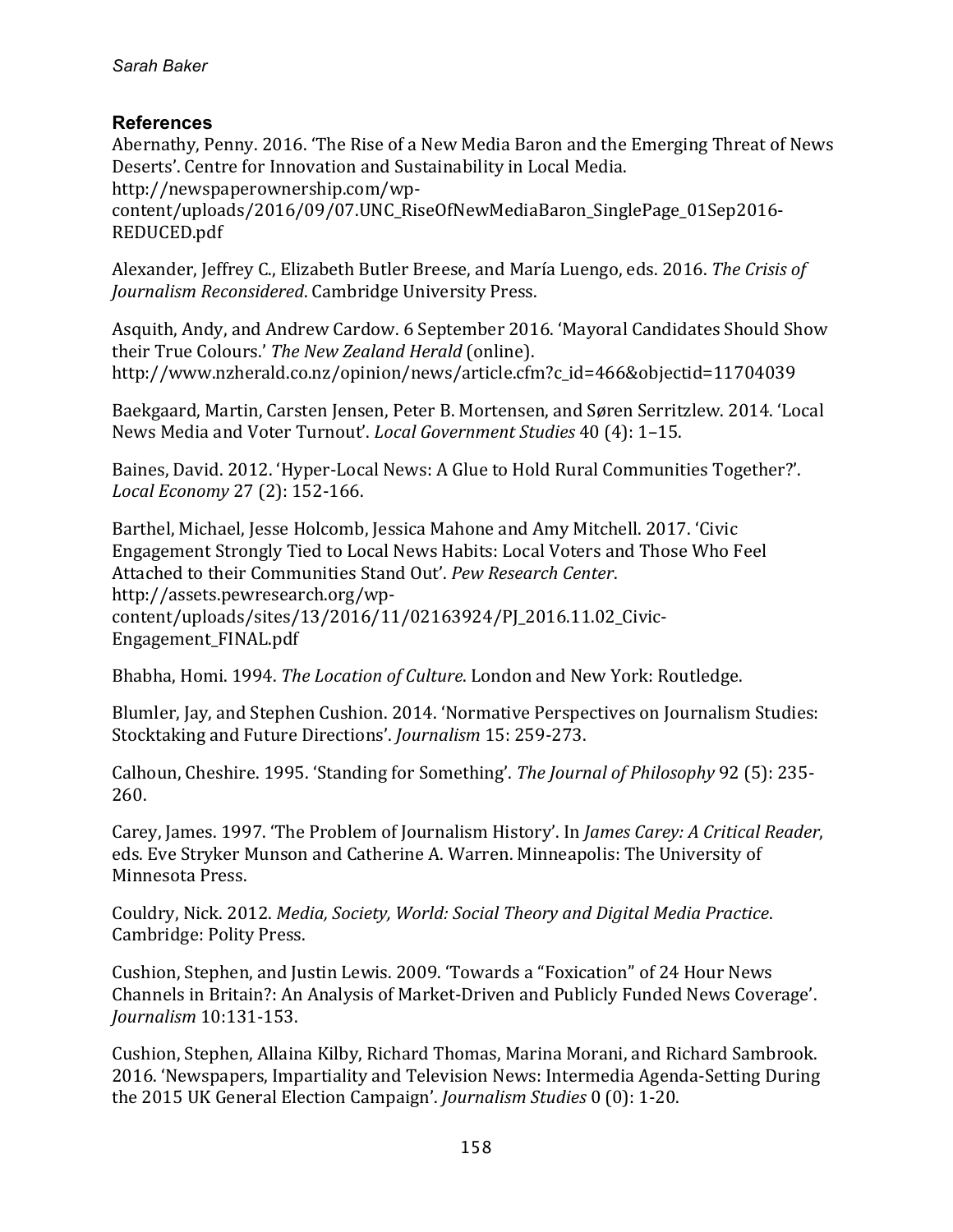Darr, Joshua P. 2016. 'Presence to Press: How Campaigns Earn Local Media.' *Political Communication* 33 (3): 503-522.

Dobson, Andrew. 2014. *Listening for Democracy: Recognition, Representation and Reconciliation*. Oxford: Oxford University Press.

Donnell, Hayden, and Mark Hanna. 30 September 2016. 'Quack Hunt: Our Vital Tools for Stopping Anti-Science Crackpots Infiltrating Your DBH'. The Spinoff. https://thespinoff.co.nz/featured/30-09-2016/quack-hunt-our-vital-tool-for-stoppinganti-science-crackpots-infiltrating-your-dhb/ 

Ekström, Mats, Bengt Johansson, and Larsåke Larsson. 2006. 'Journalism and Local Politics'. *Journalism Studies* 7 (2): 292–311.

Ewart, Jacqui. 2014. 'Local People, Local Places, Local Voices and Local Spaces: How Talkback Radio in Australia Provides Hyper-Local News Through Mini-Narrative Sharing'. *Journalism* 15 (6): 790-807.

Final Voter Turnout 2016. We are. LGNZ. October 26, 2016. Retrieved on November 1, 2017 from http://www.lgnz.co.nz/nzs-local-government/vote2016/final-voter-turnout-2016/

Franklin, Bob, and John E. Richardson. 2002. 'Priming the Parish Pump'. *Journal of Political Marketing* 1 (1): 117-47.

Habermas, Jurgen. 1989. *The Structural Transformation of the Public Sphere: An Inquiry into a Category of Bourgeois Society*. Cambridge: The MIT Press.

Jones, Dianne, and Alison Feldman. 2006. 'Local Media and Local Elections: Voters' Preferred Information Sources'. Australian Journalism Review 28 (1): 43-56.

Journalism, Media and Democracy (JMAD). 2017. *Journalism, Media and Democracy Research Centre*. http://www.aut.ac.nz/study-at-aut/studyareas/communications/research/journalism,-media-and-democracy-research-centre

Kriesi, Hanspeter. 2012. Personalisation of National Election Campaigns. *Party Politics* 18  $(6): 825 - 844.$ 

Krippendorf, Klaus. 2004. *Content Analysis: An Introduction to its Methodology*. London, England: Sage.

Nielsen, Rasmus K. 2015. 'Introduction: The Uncertain Future of Local Journalism'. In *Local Journalism: The Decline of Newspapers and the Rise of Digital Media, ed. Nielsen, Rasmus K.,* 1-30. Oxford: I.B. Tauris & Co.

NZME. 2017. *The New Zealand Herald* (About). http://advertising.nzme.co.nz/news/thenew-zealand-herald/

Örebro, Larsåke Larsson. 2002. 'Journalists and Politicians: A Relationship Requiring Manoeuvring Space'. *Journalism Studies* 3 (1): 21-33.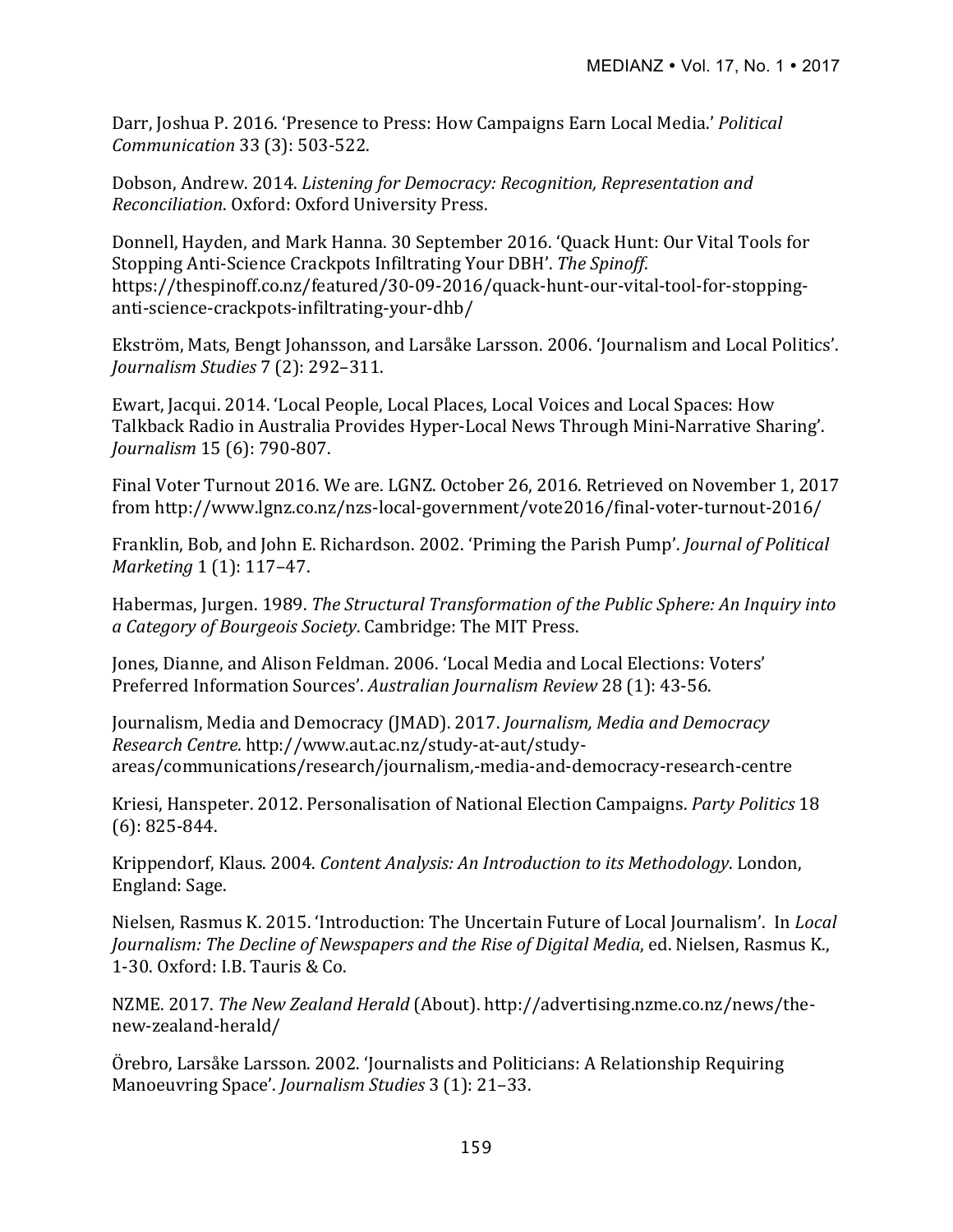O'Neill, Deirdre, and Catherine O'Connor. 2008. 'The Passive Journalist'. *Journalism Practice* 2 (3): 487–500.

Patterson, Thomas E. 2016. *News Coverage of the 2016 Presidential Primaries: Horse Race Reporting Has Consequences.* Report from the Harvard Kennedy School Shorenstein Center on Media, Politics and Public Policy. https://shorensteincenter.org/news-coverage-2016presidential-primaries/#Introduction

Public Policy Forum. 2017. *The Shattered Mirror: News, Democracy and Trust in the Digital Age.* https://shatteredmirror.ca/

Ramsay, Gordon Neil. 2017. 'Mapping Changes in Local News 2015-2017. More Bad News for Democracy? The Centre for the Study of Journalism, Culture and Community'. https://research.bournemouth.ac.uk/2017/03/a-new-report-on-the-state-of-local-newsin-the-uk/

Randall, Vicky, ed. 1998. *Democratisation and the Media*. Frank Cass: London and Portland.

Rose, Jeremy. 16 October 2016. 'Is the Crisis of the Media a Crisis for Local Democracy? *RNZ Media Watch.* 

http://www.radionz.co.nz/national/programmes/mediawatch/audio/201819897/localelections-trumped-by-sensational-sleaze

Rupar, Verica, Owen Thomas and Sarah Baker. 2015. 'Diversity, Inclusivity and the News: Coverage of the 2014 New Zealand General Election'. *MEDIANZ* 15 (2): 4-29.

Satherly, Dan. 26 September 2016. 'Not Even John Key's Going to Read His Election Candidate Booklet'. *Newshub.* http://www.newshub.co.nz/home/politics/2016/09/noteven-john-keys-going-to-read-his-election-candidate-booklet.html

Strömbäck, Jesper, and Frank Esser, eds. 2015. *Making Sense of Mediatised Politics: Theoretical and Empirical Perspectives.* Routledge: New York.

Strömbäck, Jesper, and Linda Lee Kaid, eds. 2008. *The Handbook of Election News Coverage Around the World*. New York: Routledge.

Takens, Janet, Wouter van Atteveldt, Anita van Hoof, and Jan Kleinnijenhuis. 2013. 'Media Logic in Election Campaign Coverage'. *European Journal of Communication* 28 (3): 277-293.

*The Dominion Post.* 16 August 2016. 'In Local Body Elections, Voters Need a Clear Choice'. The Dominion Post (online). http://www.stuff.co.nz/dominionpost/comment/editorials/83180211/Editorial-In-local-body-elections-voters-need-aclear-choice

Tichenor, Phillip J., George A. Donohue, and Clarice N. Olien. 1980. *Community Conflict and* the Press. Beverly Hills, CA: SAGE.